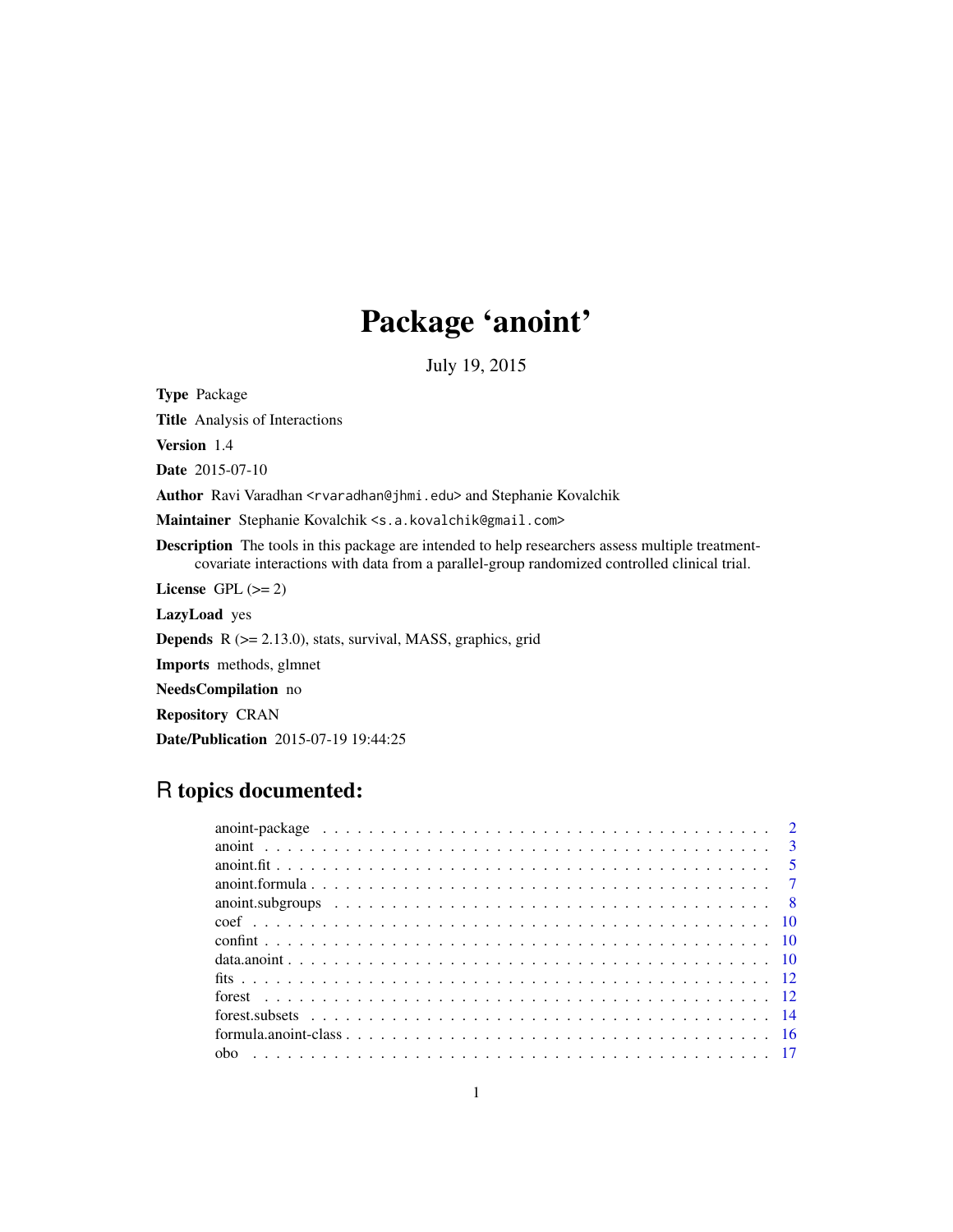# <span id="page-1-0"></span>2 anoint-package

| Index | 31 |
|-------|----|

anoint-package *Analysis of interactions for generalized linear models (GLM) or Cox proportional hazards regression models.*

# Description

Testing procedures and models for investigating the heterogeneity of treatment effect in a clinical trial with multiple baseline covariates.

# Details

| anoint          |
|-----------------|
| Package         |
| 1.4             |
| $2015 - 7 - 10$ |
| GPL             |
|                 |

# Author(s)

Ravi Varadhan <rvaradhan@jhmi.edu> and Stephanie Kovalchik (maintainer) <s.a.kovalchik@gmail.com>

# References

Follmann DA, Proschan MA. A multivariate test of interaction for use in clinical trials. *Biometrics* 1999; 55(4):1151-1155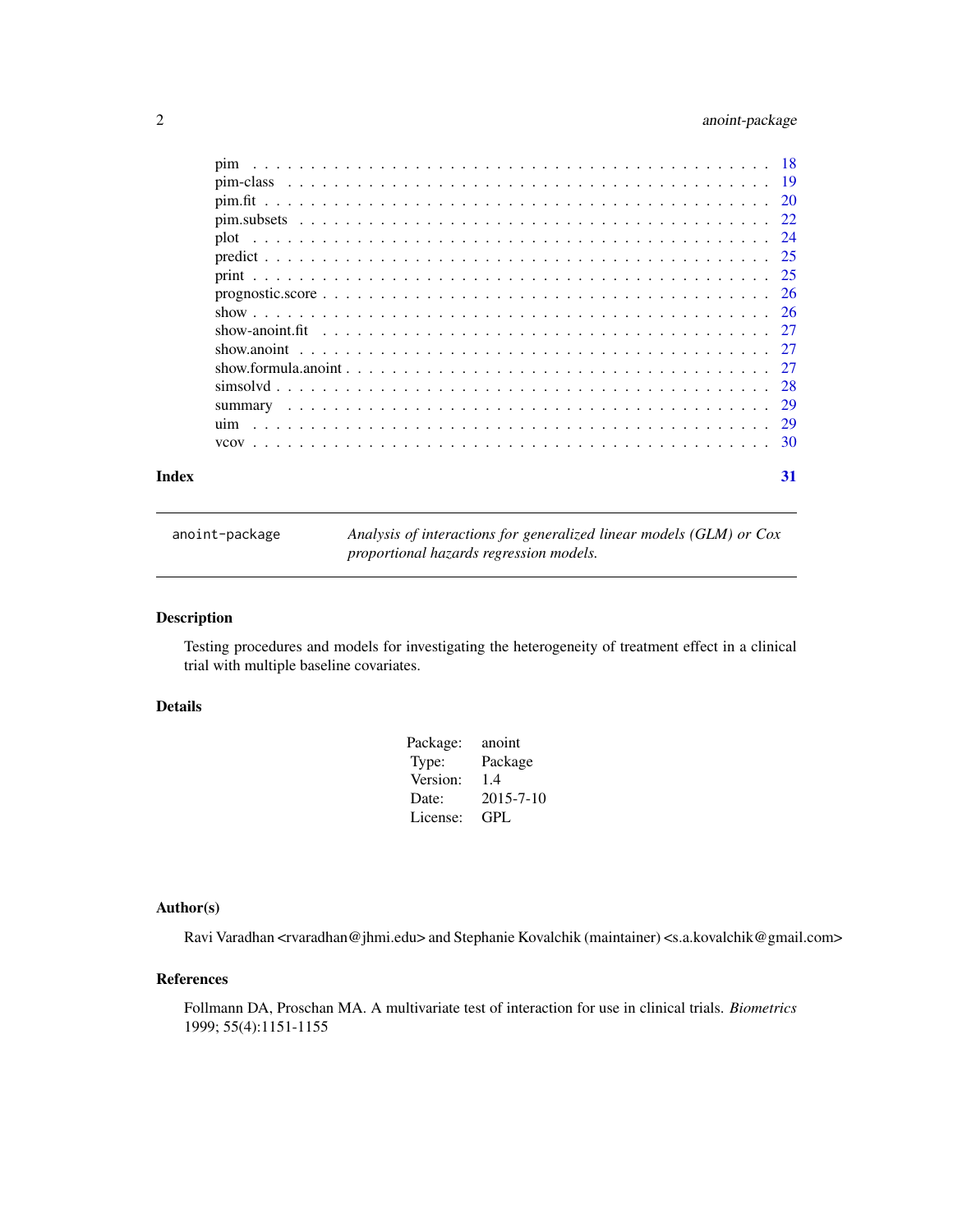<span id="page-2-2"></span><span id="page-2-1"></span><span id="page-2-0"></span>Prepares formula and data to be used in methods with the analysis of interactions class.

# Usage

```
anoint(formula,data,family="binomial",select=NULL,nfolds=10,
  type.measure="deviance",keep.vars=NULL,na.action=na.omit,...)
```
# Arguments

| formula      | analysis of interaction formula for glm or coxph, see details                                                                                          |
|--------------|--------------------------------------------------------------------------------------------------------------------------------------------------------|
| data         | data.frame containing the variables of formula                                                                                                         |
| family       | character specifying family of glm or character "coxph" if coxph model is fit                                                                          |
| select       | character for type of selection to perform, either "stepAIC" or "glmnet".                                                                              |
| nfolds       | number of folds used in cross-validation to find lasso penalty parameter when<br>select is set to TRUE. Used only when select is glmnet. See cv.glmnet |
| type.measure | loss to use for cross-validation. Used only when select is glmnet. See cv.glmnet                                                                       |
| keep.vars    | vector of names of variables to retain if selection procedure is used. Used only<br>when select is glmnet.                                             |
| na.action    | function, na.action to perform for handling observations with missing variables<br>among variables in formula. Default is na. omit                     |
| $\cdots$     | additional arguments passed to cv.glmnet when select is glmnet or stepAIC<br>when select is stepAIC.                                                   |

# Details

To test proportional multiple interactions between treatment variable indicator z (binary, 0 or 1) and variables a, b, with response y of a GLM model, formula must be  $y^2(a+b)*z$ . If a Cox model with event time time and event indicator event, formula is Surv(time, event)~(a+b)\*z.

Factors should not be included as a or b because this could change how the reference group is represented in the model. Separate 0/1 dummy variables must be supplied by the user.

When select is glmnet a Lasso method (cv.glmnet) is used to select prognostic factors using 10-fold cross-validation with the control data only. If select is set to [stepAIC](#page-0-0) a stepwise selection procedure is used with specifications based on arguments passed to ....

#### Value

Returns instance of anoint class.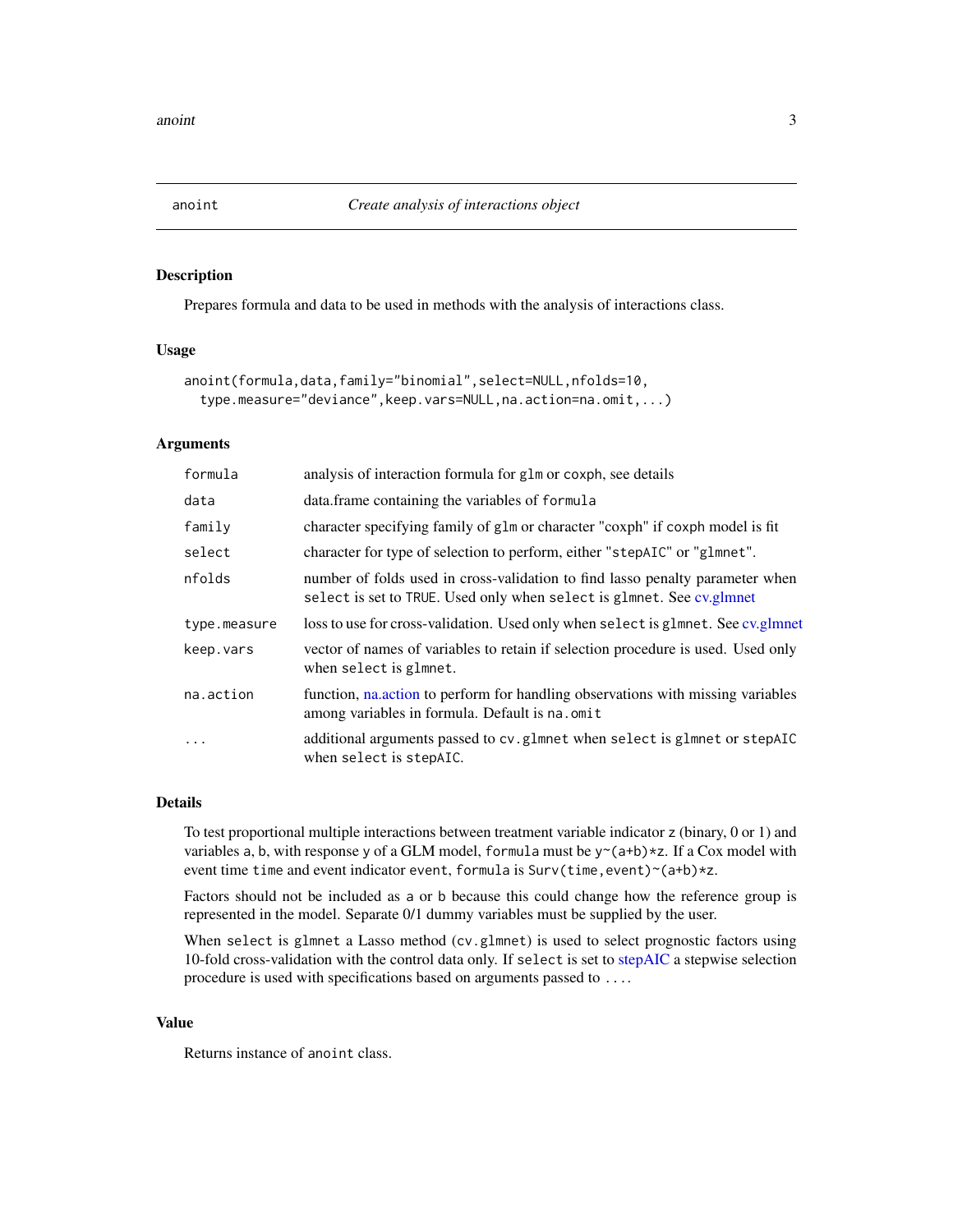#### <span id="page-3-0"></span>Author(s)

Stephanie Kovalchik <s.a.kovalchik@gmail.com>

#### References

Follmann DA, Proschan MA. A multivariate test of interaction for use in clinical trials. *Biometrics* 1999; 55(4):1151-1155

#### See Also

[data.anoint](#page-9-1)[,cv.glmnet](#page-0-0)

# Examples

# NO INTERACTION CONDITION, LOGISTIC MODEL

```
null.interaction <- data.anoint(
                             alpha = c(log(.5), log(.5*.75)),beta = log(c(1.5, 2)),
```

```
gamma = rep(1,2),
mean = c(\emptyset, \emptyset),
vcov = diag(2),
type="survival", n = 500
\mathcal{L}
```
head(null.interaction)

```
object <- anoint(Surv(y, event)~(V1+V2)*trt,data=null.interaction,family="coxph")
```
object

summary(object)

```
# NO INTERACTION CONDITION, WITH PROGNOSTIC SELECTION
```
null.interaction <- data.anoint(

```
alpha = c(log(.2/.8), log(.2*.75/(1-.2*.75))),beta = c(1.5, 2, 0, 0),
gamma = rep(1,4),
mean = rep(0, 4),vcov = diag(4),
type="binomial", n = 500
)
```
head(null.interaction)

```
object <- anoint(y~(V1+V2+V3+V4)*trt,data=null.interaction,select="glmnet")
summary(object)
```
# FORCE V1, V2 INTO THE MODEL; INTERCEPT IS ALWAYS THE FIRST TERM OF MODEL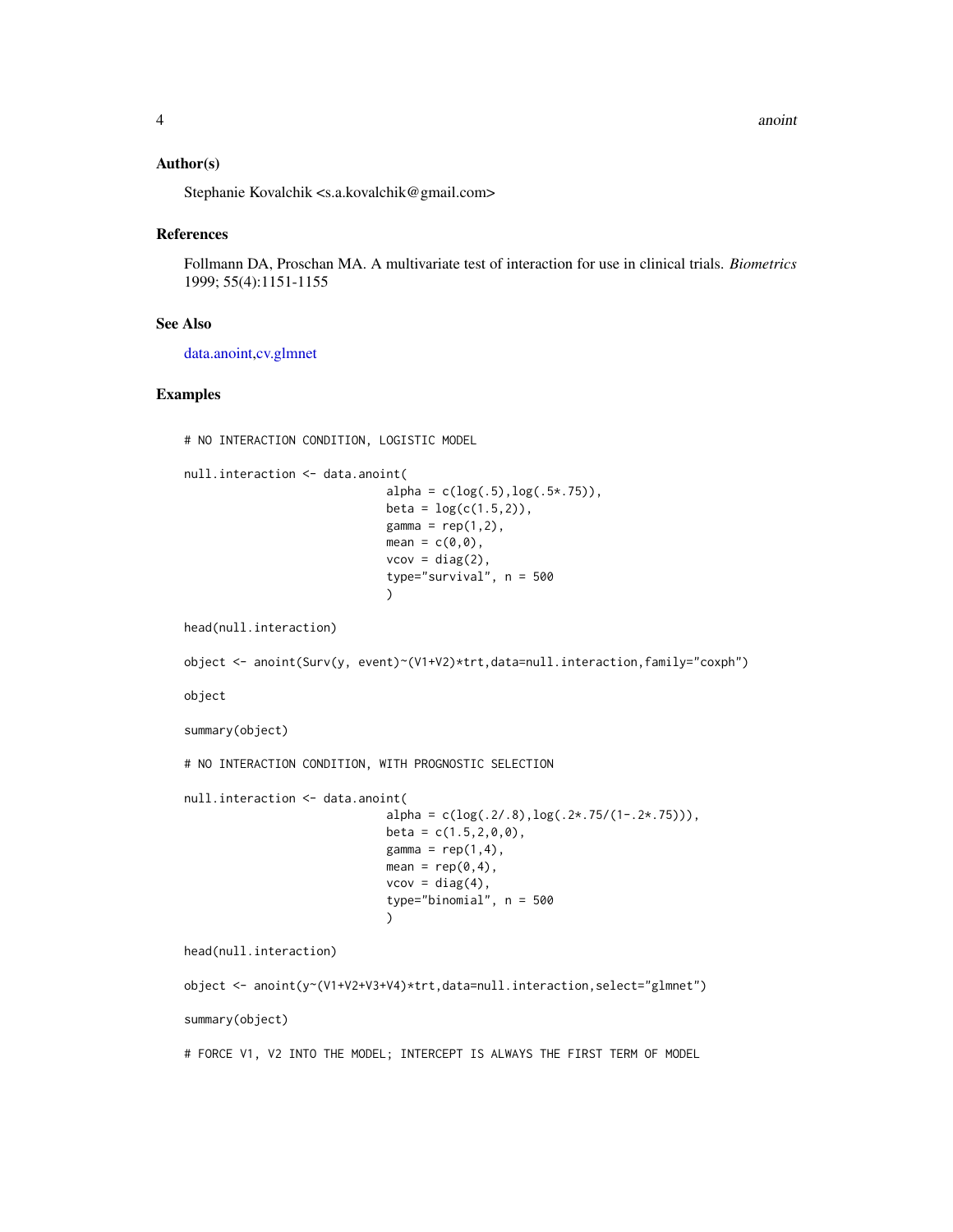#### <span id="page-4-0"></span>anoint.fit  $\frac{5}{5}$

```
object <- anoint(y~(V1+V2+V3+V4)*trt,data=null.interaction,
select="glmnet",keep.vars=c("V1","V2"))
summary(object)
# SELECTION WITH STEPWISE SELECTION AND AIC CRITERION
object <- anoint(y~(V1+V2+V3+V4)*trt,data=null.interaction,
select="stepAIC")
summary(object)
```
anoint.fit *Fits and global tests of analysis of interaction models*

#### Description

Fits one-by-one (OBO), unrestricted (UIM), and proportional interaction (PIM) regression models to investigate multiple treatment response factors in a parallel-group clinical trial.

#### Arguments

| object   | object of anoint class                                          |
|----------|-----------------------------------------------------------------|
| level    | significance level for global interaction tests                 |
| interval | interval of possible values for responsiveness parameter of PIM |

#### Details

The global tests for the presence of treatment response factors (treatment-covariate interaction) are one-stage or two-stage likelihood ratio tests.

The fitted multiple interaction models include: one-by-one univariate interaction models (OBO), a full unrestricted model with all pairwise treatment-covariate interactions (UIM), and a proportional interactions model (PIM) fit with an exact or asymptotic approximate estimate for the likelihood ratio test and responsiveness parameter, theta.

#### Objects from the Class

Objects can be created by calls of the form anoint.  $fit(object, level = .05, interval=c(.5,3))$ 

# Slots

K number of prognostic factors

responsiveness list with exact and approximate estimates of PIM responsiveness parameter

tests list of global interaction test results

pvalues list of pvalues on which test rejections are based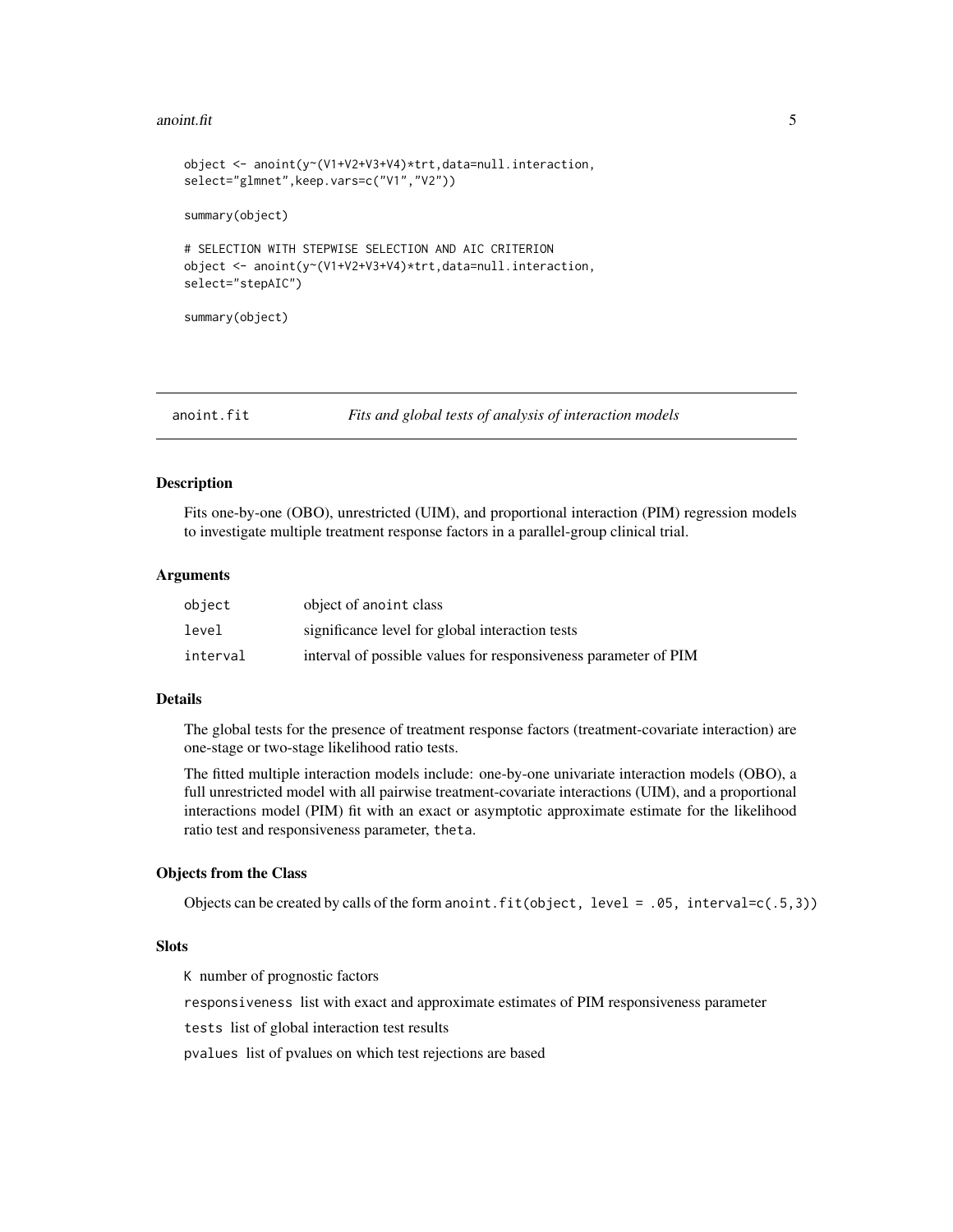fits list of fitted models for each anoint method

Components of tests are the results of the global tests of interaction:

- obo.reject Result of unadjusted one-by-one global test of interaction. Null is no effect modification for K subgroups, the alternative is at least one K is an effect modifier.
- obo.adjust Same as obo.reject but with Bonferroni-correction for K comparisons
- uim.reject Result of UIM global test of interaction. Null is no effect modification for K subgroups, the alternative is at least one K is an effect modifier.
- pim.exact.reject Result of PIM exact global test of interaction. Null is no *proportional* effect modification (theta responsiveness parameter  $= 1$ ) against the alternative that the treatment responsiveness parameter theta is not equal to 1.
- pim.approx.reject Same as pim.exact.reject but using approximate method.
- pim.obo Two-stage global test. First stage tests PIM using an exact method at level/2 significance. If not rejected, the second stage is a test of adjusted OBO with a second-stage global level/2 significance.
- pim.uim Same as pim.obo but with UIM at the second stage.

Components of pvalues on which the global tests are based:

obo.p p-value for the maximum LRT of the one-by-one testing

uim.p p-value for the global LRT of any interaction base on UIM

pim.exact.p p-value for the test of proportional interaction using the PIM exact method

pim.approx.p p-value for the test of proportional interaction using the PIM approximate method

Components of fits are the models underlying the global interaction tests:

- obo Univariate interaction regression models of each subgroup.
- uim Full regression model with all pairwise treatment-covariate interactionns
- pim.exact Proportional interactions model with exact fit
- pim.approx Proportional interactions model with asymptotic approximate estimation

# Methods

- show signature(object = "anoint.fit"): Display table of results of global test of interaction.
- **print** signature( $x = "anoint.fit", \ldots$ ): Display table of results of global test of interaction.
- summary signature(object = "anoint.fit",...): Display results of global test of interaction and p-values. Returns list with tests and pvalues.
- fits signature(object = "anoint.fit",type=c("obo","uim","pim.exact","pim.approx"): Extracts the specified fitted object from a anoint.fit.

#### Author(s)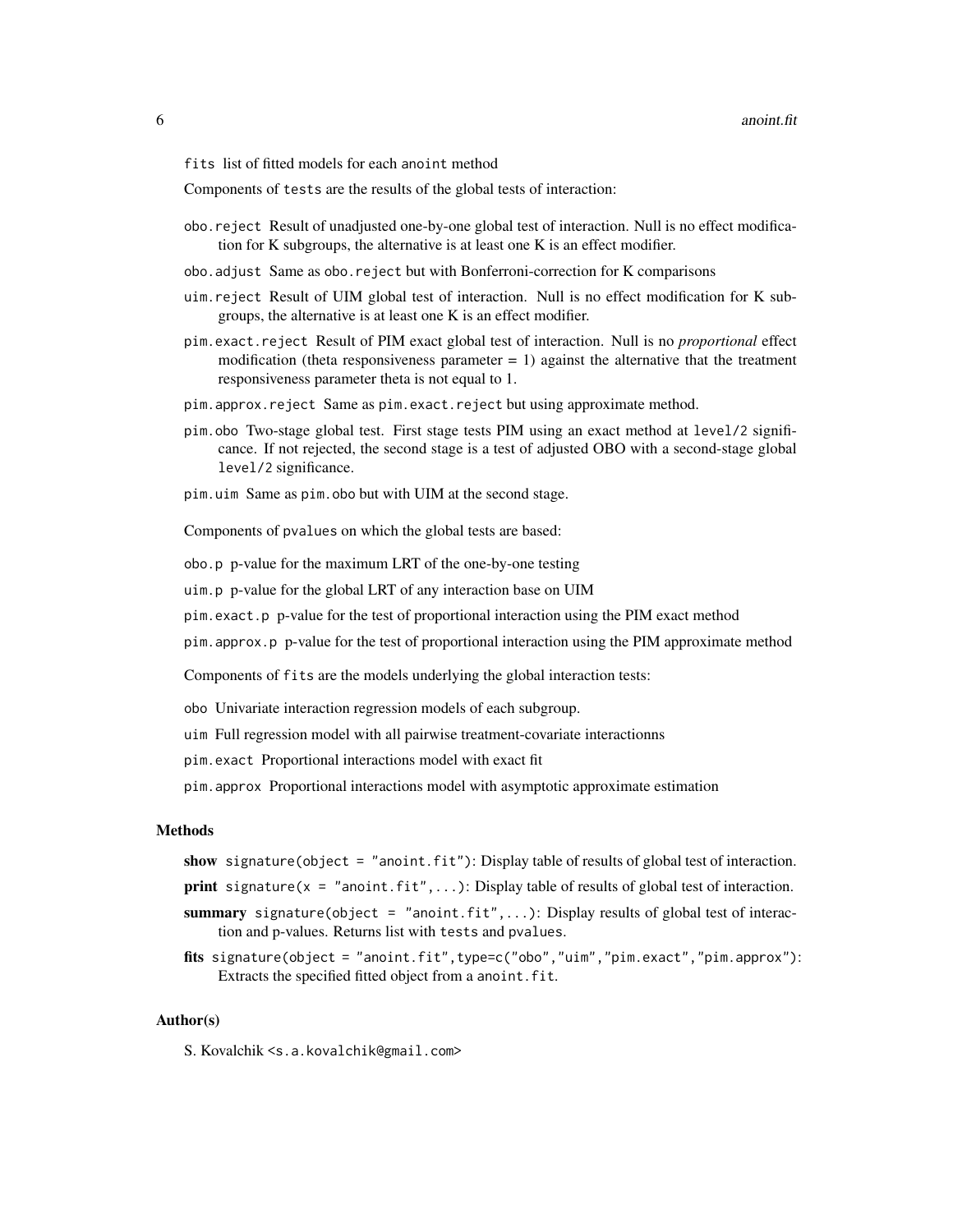# <span id="page-6-0"></span>anoint.formula 7

# See Also

[anoint,](#page-2-1)[anoint-class](#page-2-2)[,obo](#page-16-1)[,uim](#page-28-1)[,pim](#page-17-1)

# Examples

# NO INTERACTION CONDITION, LOGISTIC MODEL

```
null.interaction <- data.anoint(
                             alpha = c(log(.5), log(.5*.75)),beta = log(c(1.5, 2)),gamma = rep(1,2),
                             mean = c(0,0),
                             vcov = diag(2),
                             type="survival", n = 500
                             )
object <- anoint(Surv(y, event)~(V1+V2)*trt,data=null.interaction,family="coxph")
fit <- anoint.fit(object)
```
summary(fit)

fits(fit,type="obo")

anoint.formula *Create a* formula.anoint *object*

# Description

Create formula for use with anoint.

# Usage

```
anoint.formula(formula=y~(a+b)*trt,family="binomial")
```
#### Arguments

| formula | formula specifying analysis of interaction model                       |
|---------|------------------------------------------------------------------------|
| family  | string indicating model family, should be one of glm families or coxph |

# Details

The formula should have all subgroups enclosed in parantheses and the treatment variable as an interaction, as shown in default.

# Value

Returns instance of formula.anoint class.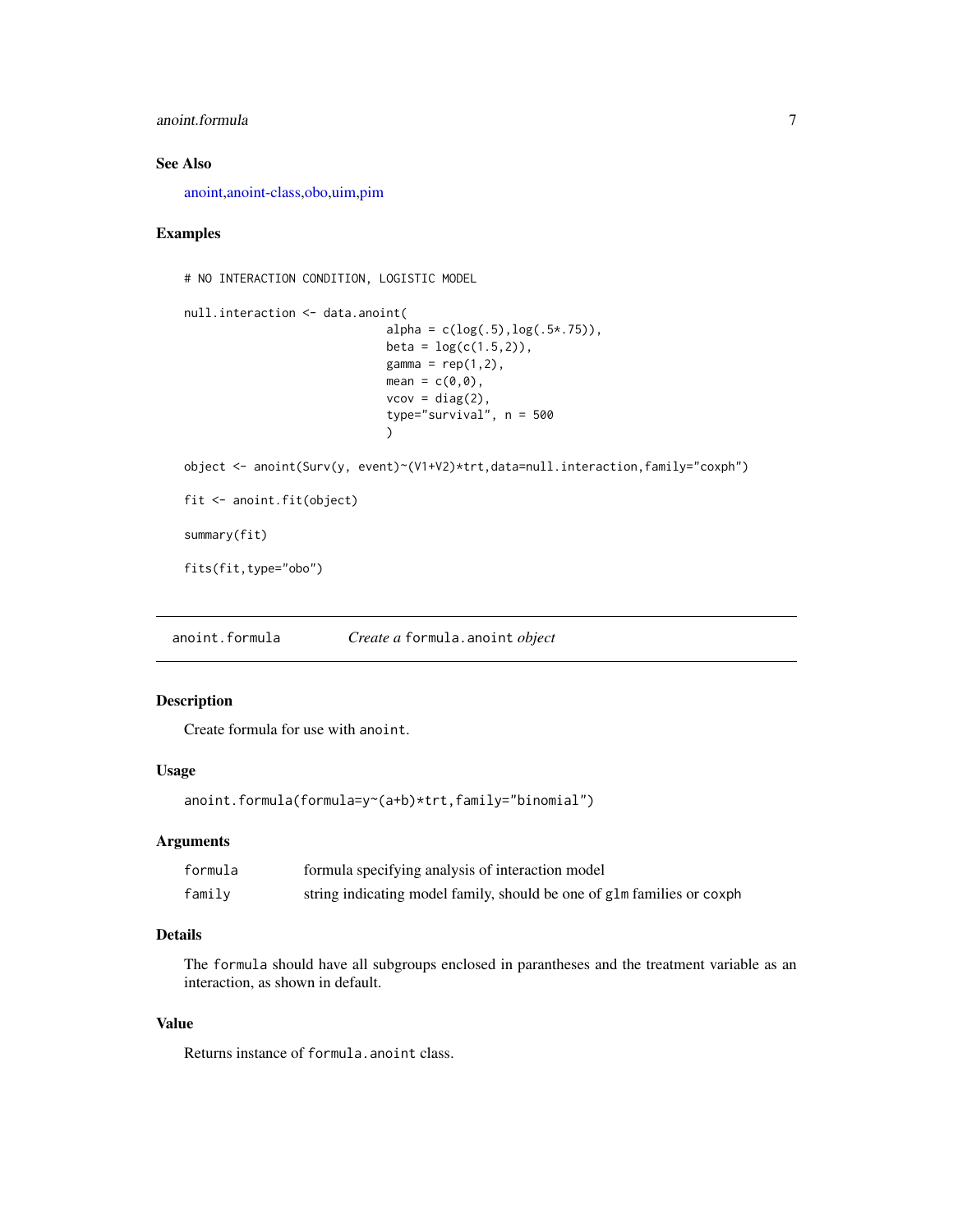#### <span id="page-7-0"></span>Author(s)

Stephanie Kovalchik <s.a.kovalchik@gmail.com>

#### See Also

[formula.anoint-class](#page-15-1)[,anoint](#page-2-1)

# Examples

anoint.formula()

anoint.subgroups *Perform one-by-one subgroup analyses*

#### Description

Computes all interaction effects one variable at a time.

#### Usage

anoint.subgroups(formula,trt,data,family="binomial",na.action=na.omit,fwer=0.05,...)

# Arguments

| formula   | formula for covariate model as given in glm or coxph, i.e. $y^2 \times 1 + x^2$                                                  |
|-----------|----------------------------------------------------------------------------------------------------------------------------------|
| trt       | character name of treatment assignment indicator                                                                                 |
| data      | data. frame containing the variables of formula and trt                                                                          |
| family    | character specifying family of glm or character "coxph" if coxph model is fit                                                    |
| na.action | function, natively to perform for handling observations with missing variables<br>among variables in formula. Default is na.omit |
| fwer      | numeric value for the desired familywise error rate, should be between 0 and 1.                                                  |
| $\cdots$  | additional arguments passed to glm or coxph                                                                                      |

#### Value

Returns a list with

subset indicator of the covariates included in the fitted model

- interaction value of the of treatment-covariate interaction effect (using model with treatmentcovariate product term)
- LRT value of likelihood ratio test of treatment-covariate interaction

lower lower endpoints of 95 percent confidence interval for interaction parameter

upper upper endpoints of 95 percent confidence interval for interaction parameter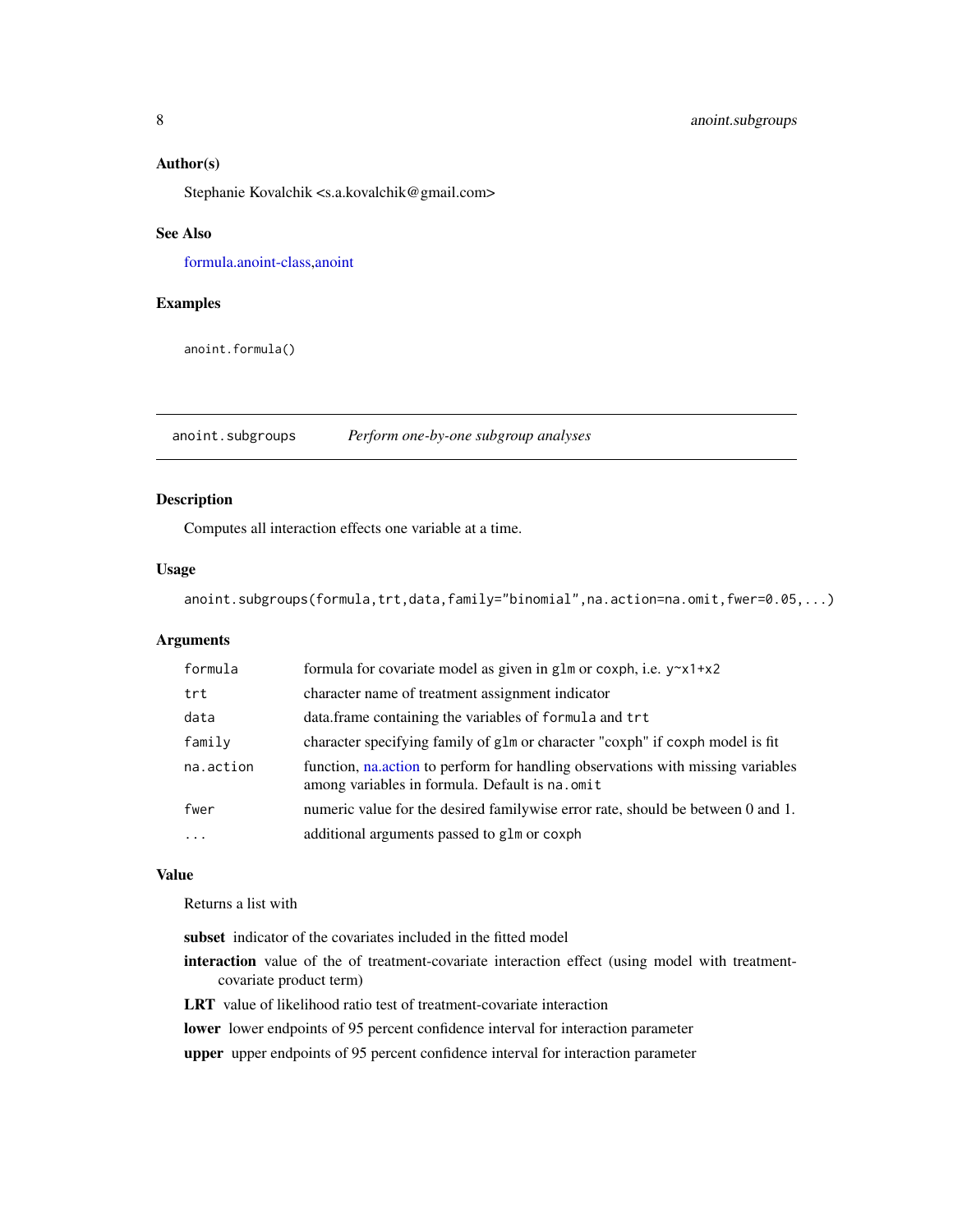# anoint.subgroups 9

pvalue pvalue for 1-df chi-squared test

- include.exclude.matrix matrix of same rows as covariates and columns as covariates with logical entries indicating which covariates (columns) were include in the fitted model (row)
- covariates vector of covariate names as in formula
- reject indicator of rejected hypotheses using a Bonferroni multiple testing correction such that familywise error is controlled at level fwer.

#### Author(s)

Stephanie Kovalchik <s.a.kovalchik@gmail.com>

# Examples

```
set.seed(11903)
```

```
# NO INTERACTION CONDITION, LOGISTIC MODEL
```

```
null.interaction <- data.anoint(
                             alpha = c(log(.5), log(.5*.75)),beta = log(c(1.5, 2)),gamma = rep(1,2),
                             mean = c(0,0),
                             vcov = diag(2),
                             type="survival", n = 500
```
)

head(null.interaction)

```
anoint.subgroups(Surv(y, event)~V1+V2,trt="trt",data=null.interaction,family="coxph")
```
# PROPORTIONAL INTERACTION WITH THREE COVARIATES AND BINARY OUTCOME

```
pim.interaction <- data.anoint(
     n = 5000.
                                  alpha = c(log(.2/.8), log(.2*.75/(1-.2*.75))),beta = rep(log(.8),3),gamma = rep(1.5,3),
                                  mean = c(\emptyset, \emptyset, \emptyset),
                                  vcov = diag(3),
                                  type="binomial"
                                  \lambda
```
anoint.subgroups(y~V1+V2+V3,trt="trt",data=pim.interaction,family="binomial")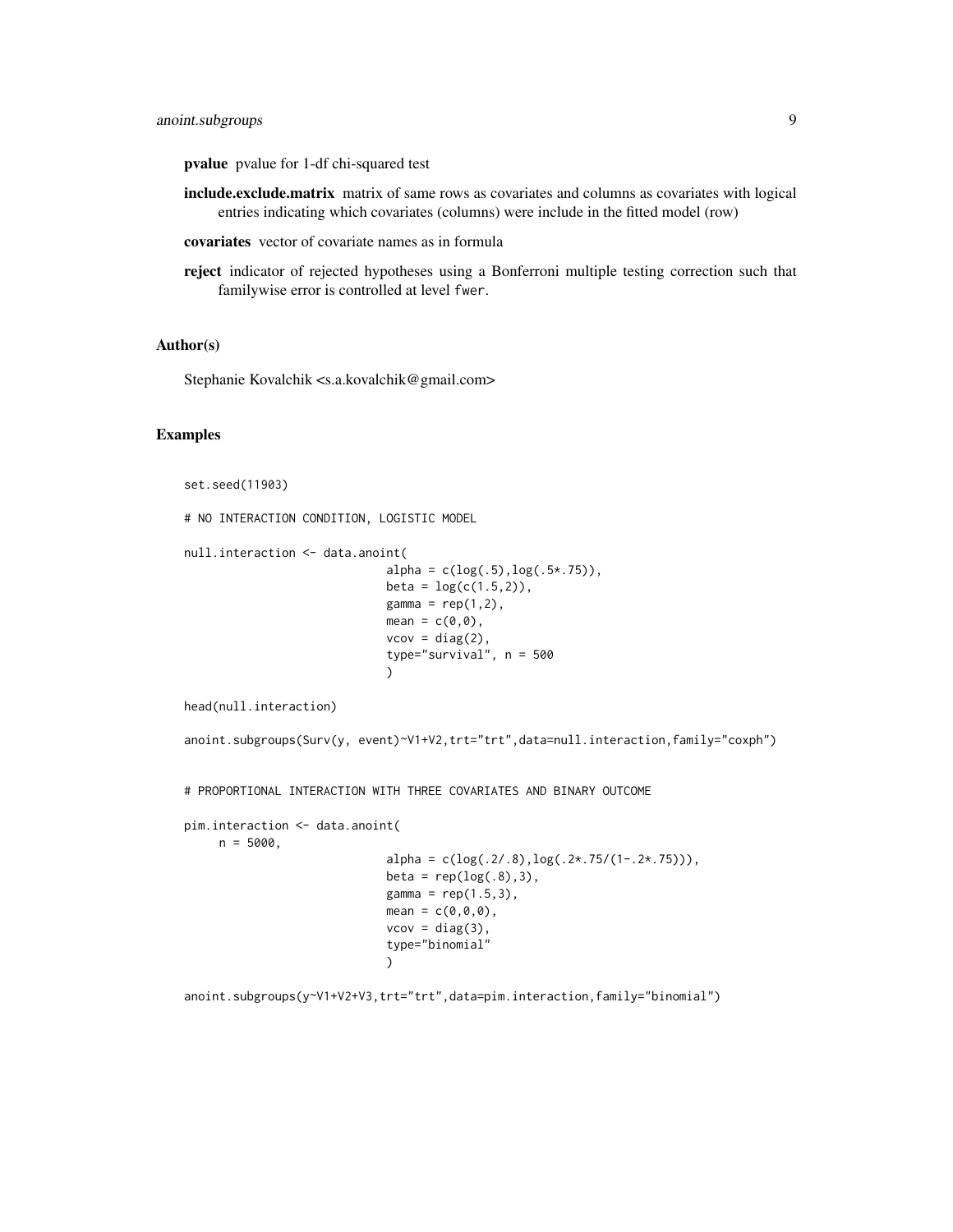Extract vector of coefs of the fit of a pim model.

#### Methods

coef signature(object = "pim"): Extractor for MLEs returned as a matrix with one column.

# Author(s)

S. Kovalchik <s.a.kovalchik@gmail.com>

confint *Compute confindence intervals of* pim *model terms.*

# Description

Computes Wald-based confidence intervals for the terms of a PIM model.

#### Methods

confint signature(object = "pim", parm, level =0.95,...): Returns estimate and confidence intervals for specified parm. Default is to return all params of the model.

#### Author(s)

S. Kovalchik <s.a.kovalchik@gmail.com>

<span id="page-9-1"></span>

| data.anoint | Generate a clinical trial data set under a specified multiple interaction |
|-------------|---------------------------------------------------------------------------|
|             | model                                                                     |

# Description

Returns a simulated equal-allocation, parallel-group clinical trial with possibly multiple interactions among prognostic factors.

#### Usage

```
data.anoint(alpha, beta, gamma, mean, vcov, n=100, event=.8,
type = c("binomial","survival"))
```
<span id="page-9-0"></span>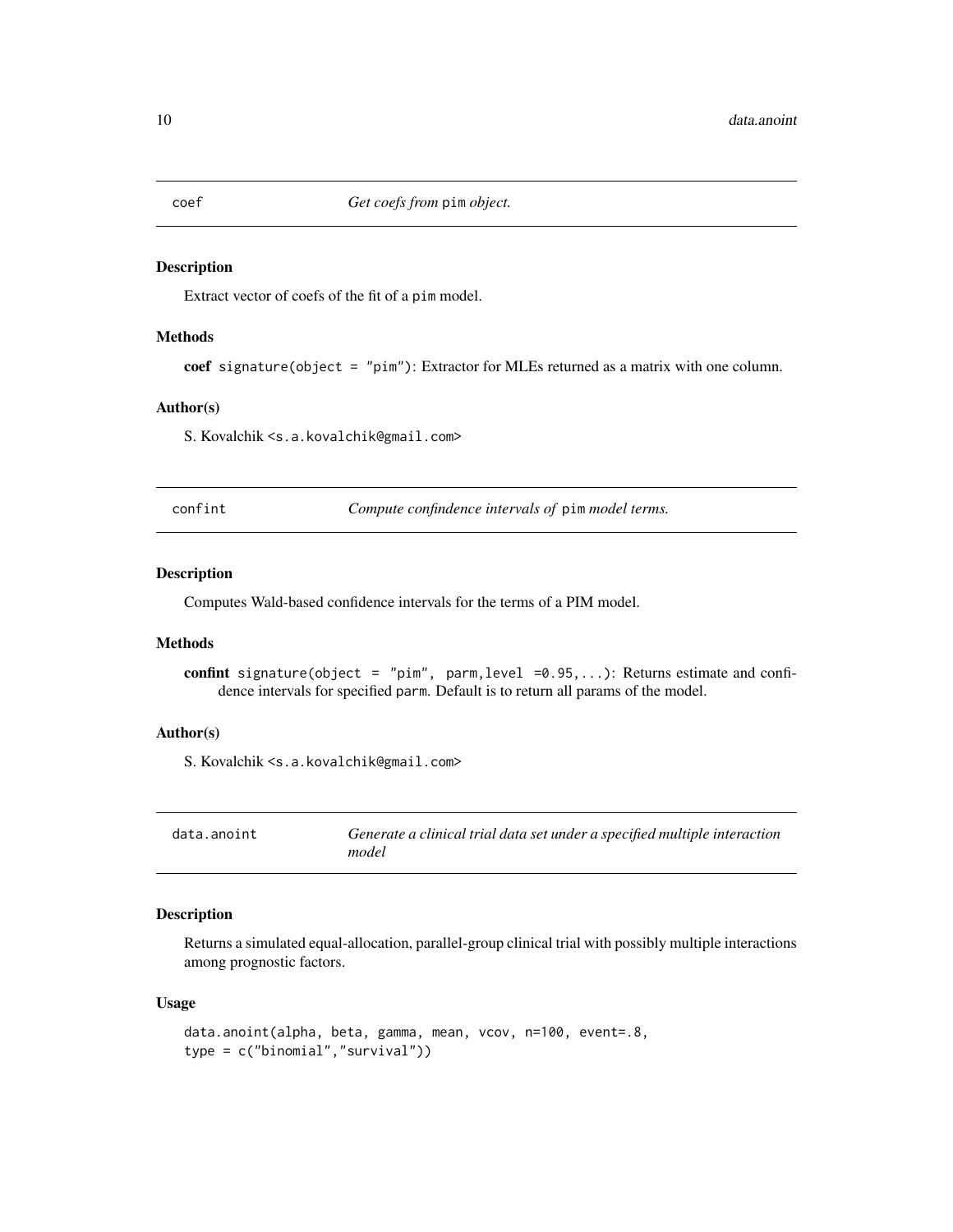#### data.anoint 11

#### Arguments

| alpha       | vector specifying control and treatment group intercept                                    |
|-------------|--------------------------------------------------------------------------------------------|
| beta        | vector specifying prognostic factor main effects                                           |
| gamma       | vector specifying modification of prognostic effects in the presence of treatment          |
| mean        | vector of covariate mean to be supplied to myrnorm of the MASS package.                    |
| <b>VCOV</b> | matrix of variance-covariance matrix of prognostic covariates to be supplied to<br>mvrnorm |
| n           | number of subjects in each treatment arm                                                   |
| event       | proportion of observed events when type is "survival"                                      |
| type        | string indicating type of response variable                                                |

# Details

When type is "survival", the parameters specify the log-rate for an exponentially distributed random variable. Censored times are non-informatively right-censored. When type is "binomial", the parameters specify a log-odds model.

# Value

Data frame with y, trt, and V1,...,VK prognostic factors. The data frame also has event with a time-to-event reponse, which is an indicator for an observed event.

#### Author(s)

S. Kovalchik <s.a.kovalchik@gmail.com>

# Examples

```
null.interaction <- data.anoint(
                              alpha = c(log(.2/.8),log(.2*.75/(1-.2*.75))),
                              beta = c(1.5, 2),
                              gamma = rep(1,2),
                              mean = c(0,0),
                              vcov = diag(2),
                              type="binomial"
                              \mathcal{L}fit <- glm(y~(.)*trt,data=null.interaction,family="binomial")
summary(fit)
null.interaction <- data.anoint(
                              alpha = c(log(.5), log(.5*.75)),beta = c(1.5, 2),
                              gamma = rep(1,2),
                              mean = c(0,0),
```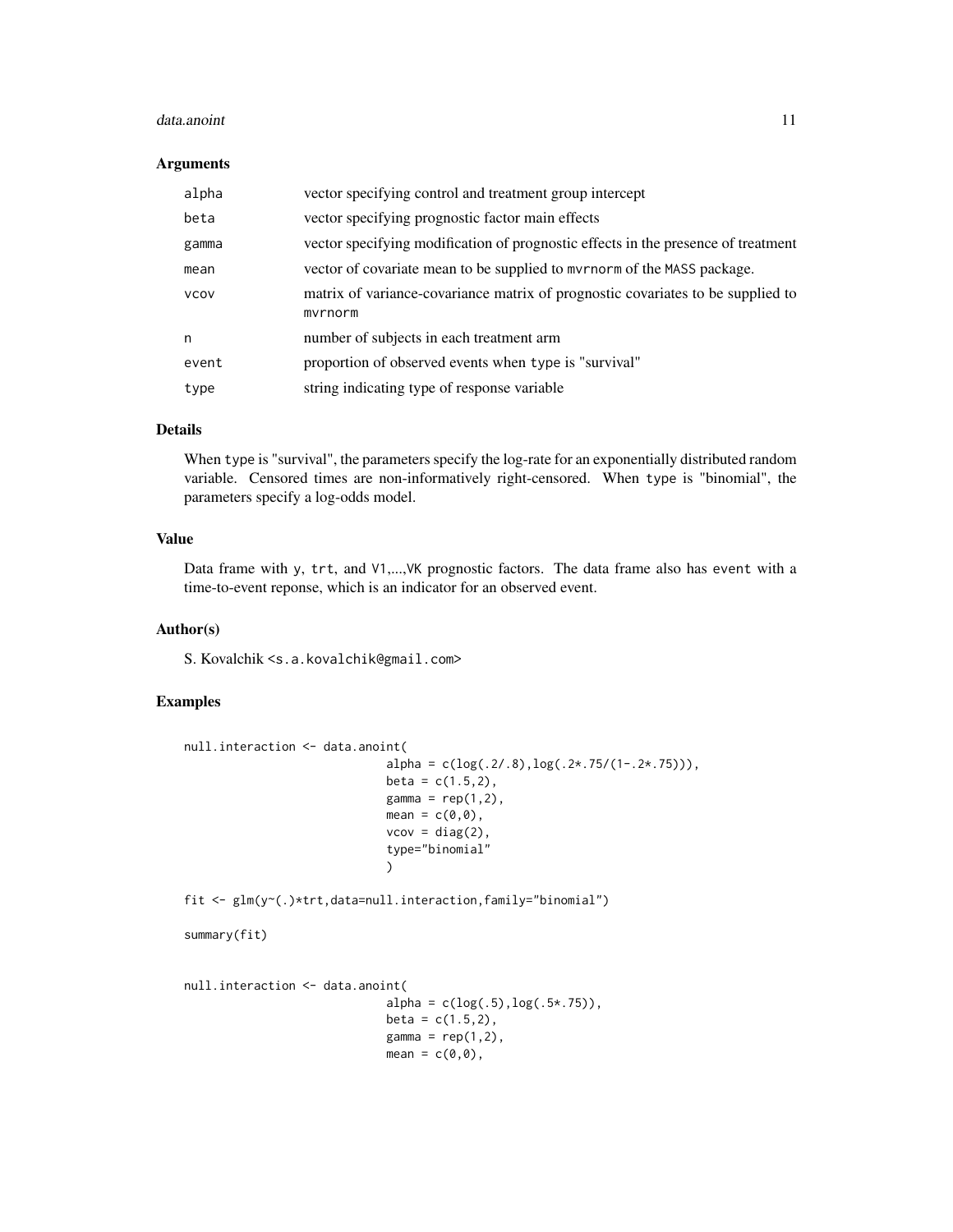<span id="page-11-0"></span>12 forest

```
vcov = diag(2),
type="survival",
event = .7\lambda
```
fit <- coxph(Surv(y, event)~(.)\*trt,data=null.interaction)

summary(fit)

fits *Extract fits from* anoint.fit *object*

# Description

Extract the specified anoint model from a anoint.fit object.

# Methods

fits signature(object = "anoint.fit",type=c("obo","uim","pim.exact","pim.approx"): Extracts the specified fitted object from a anoint.fit.

# Author(s)

S. Kovalchik <s.a.kovalchik@gmail.com>

forest *Construct a forestplot from a* anoint *object*

# Description

Constructs a forestplot displaying the treatment effect within subgroups for each set of specified categorical variables. Provides a visual comparison of subgroup treatment effect to overall treatment effect, without adjustment for confounding factors or multiplicity.

Includes unadjusted p-values for each subgroup's treatment-covariate interaction test for glm or Cox regression models.

#### Usage

forest(object,terms=NULL,x.axis=NULL,labels=NULL,fun=exp,...)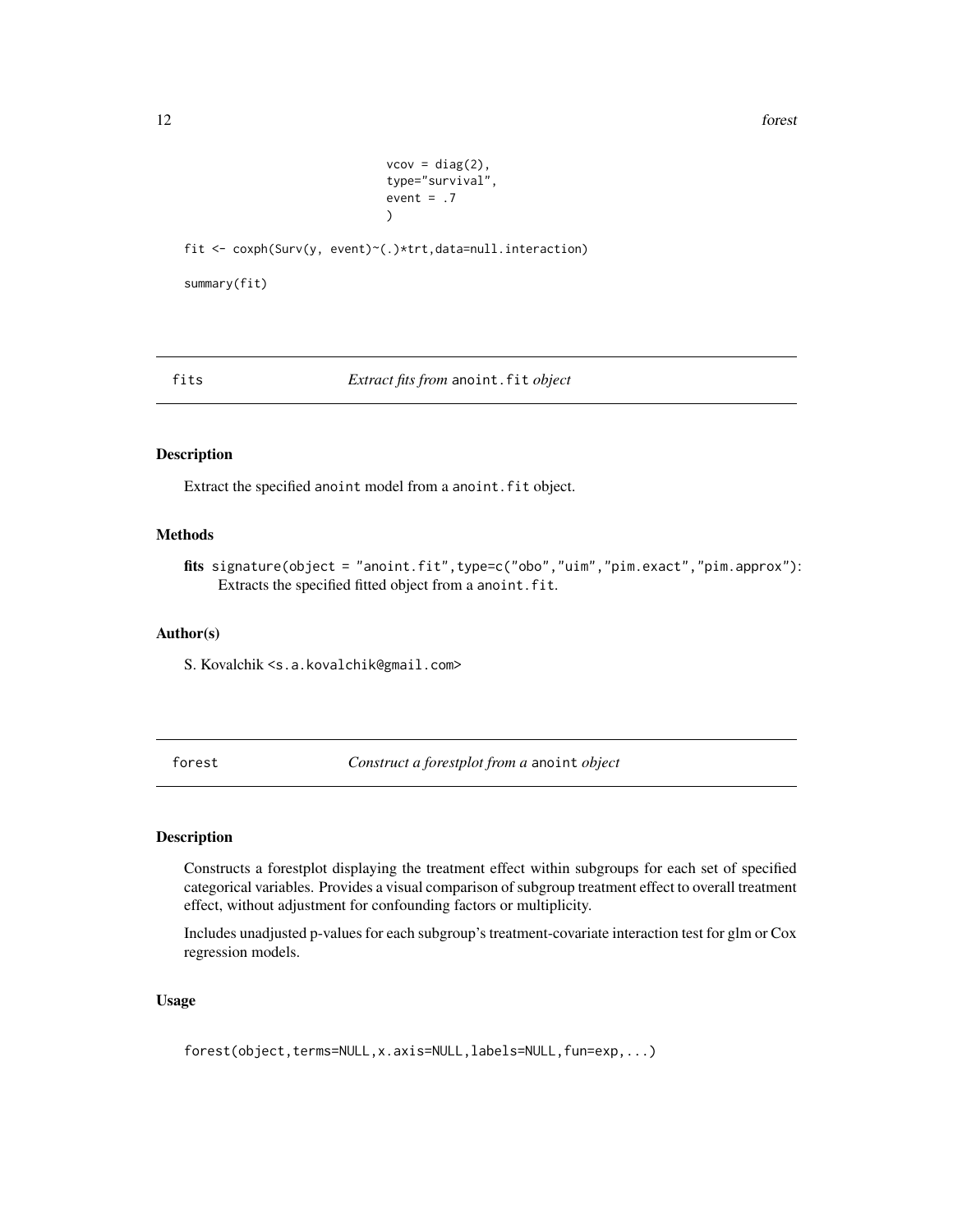#### forest that the contract of the contract of the contract of the contract of the contract of the contract of the contract of the contract of the contract of the contract of the contract of the contract of the contract of th

#### Arguments

| object    | object of anoint class                                                               |
|-----------|--------------------------------------------------------------------------------------|
| terms     | numeric index indicating which terms in prognostic model to include in plot          |
| x.axis    | Points for tick marks of the bottom axis                                             |
| labels    | Matrix of labels of the same rows as onebyone, columns printed from left to<br>right |
| fun       | functional transformation applied to treatment effects and confidence intervals      |
| $\ddotsc$ | additional arguments passed to foresplot (see details)                               |

# Details

Additional arguments that can be specified include:

- pch.size one number of a vector of two elements indicating the (min, max) for the relative plotting symbols. These reflect the relative precision of the symbol estimates
- x.axis Points for tick marks of the bottom axis
- header Vector of names for the columns of labels

main String of the title of plot

If no values are specifed for the x.axis, eight values over the range of the CIs is used.

If no values are specified for labels, the row names are used.

# Value

A labeled forestplot of subgroup treatment effects.

# Author(s)

Stephanie Kovalchik <s.a.kovalchik@gmail.com>

#### Examples

```
data(simsolvd)
```
obj <- anoint(Surv(ttodthorchfhosp, censor==0)~(nyha+cardratio+current)\*trt,data=simsolvd, family="coxph")

forest(obj)

grid.newpage()

forest(obj,x.axis=seq(0.7,1.5,by=.2))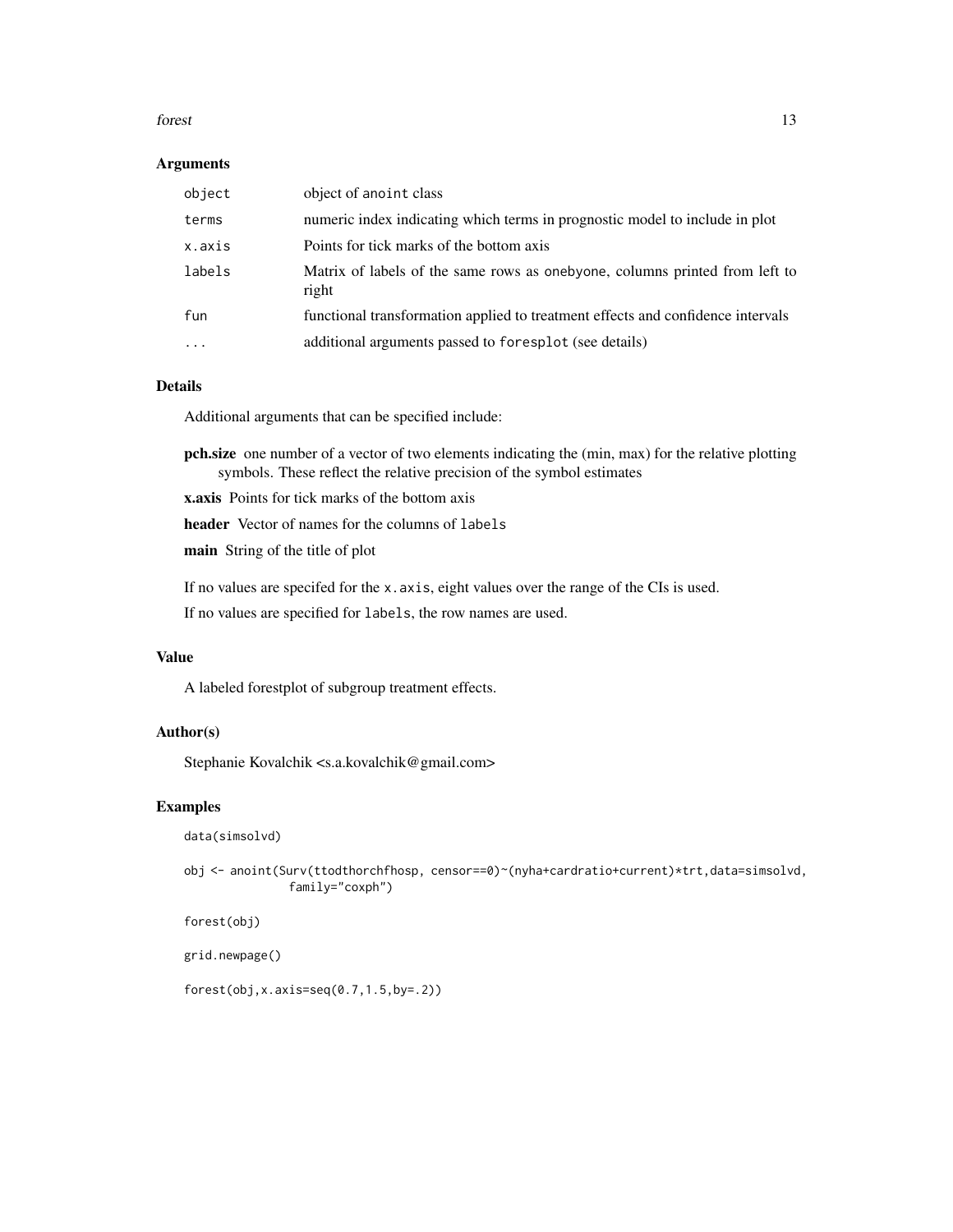<span id="page-13-0"></span>

Plot of interaction effects for all possible proportional interactions models.

#### Usage

```
forest.subsets(object, index = 1:(min(length(object$interaction),
   30)), labels = NULL, exclude.fill = "white", include.fill = "grey30",
   signif.fill = "red", percent.inner = 0.9, xlimits = NULL,
   legend = TRUE, subgroup.text = NULL, subgroup.axis = NULL,
   subgroup.title = "Included Covariates",
   effects.text = NULL, effects.axis = NULL, confint = TRUE,
   segments.gpar = NULL, subgroup = FALSE)
```
# Arguments

| object         | result of pim. subsets                                                                                                                            |
|----------------|---------------------------------------------------------------------------------------------------------------------------------------------------|
| index          | vector indicating which subset models to include in plot, maximum of 30 of the<br>best subsets if not specified.                                  |
| labels         | vector of names for subgroups. If NULL, covariates of pim. subsets is used.                                                                       |
| exclude.fill   | color for grid squares of excluded covariates                                                                                                     |
| include.fill   | color for grid squares of included covariates                                                                                                     |
| signif.fill    | color for plot circles indicating multiplicity-corrected significance                                                                             |
| percent.inner  | percentage of graphic device window for plot region                                                                                               |
| xlimits        | vector of two elements indicating minimum and maximum value for effects plot.<br>Values and confidence intervals outside xlimits will be clipped. |
| legend         | logical value indicating whether legend for significant values should be included                                                                 |
| subgroup.text  | gpar list for modifying title of subgroup grid                                                                                                    |
| subgroup.axis  | gpar list for modifying text of subgroup grid labels                                                                                              |
| subgroup.title | character for title over inclusion/exclusion grid                                                                                                 |
| effects.text   | gpar list for modifying title of effects plot                                                                                                     |
| effects.axis   | gpar list for modifying text of effects plot axis                                                                                                 |
| confint        | logical indicating whether to include 95 percent confidence intervals on effects<br>plot                                                          |
| segments.gpar  | gpar list for rendering of confidence interval segments                                                                                           |
| subgroup       | logical indicator of whether fitted object is the result of anoint. subgroups                                                                     |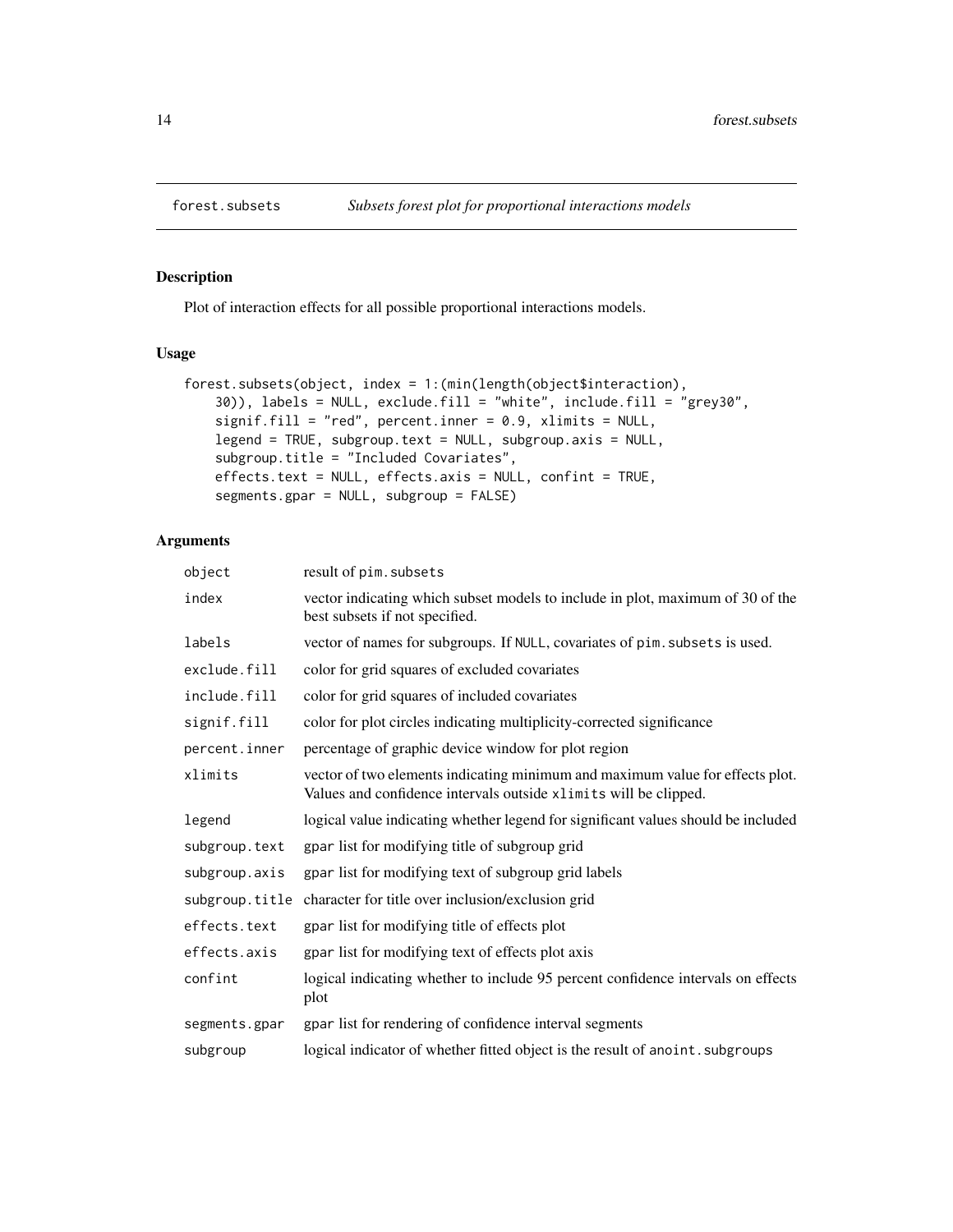#### <span id="page-14-0"></span>forest.subsets 15

# Details

The significance level is the multiplicity corrected criterion with fwer control as specified by pim.subsets.

# Value

Returns a plot of the results of all subsets of proportional interactions models. On the lefthand side we plot a grid describing the subsets models. This is a grid showing the included and exclude covariates of each proportional interactions model. Each row corresponds to a particular model. Colored squares in each row indicate the covariates given a proportional interaction effect, while unfilled (exclude.fill) indicate covariates left out of the model. The righthand side shows the interaction effect estimates (effects) for the corresponding subset model.

#### Author(s)

Stephanie Kovalchik <s.a.kovalchik@gmail.com>

#### See Also

[pim.subsets](#page-21-1)

# Examples

set.seed(11903)

```
# NO INTERACTION CONDITION, LOGISTIC MODEL
# SUPPOSE 5 HYPOTHESIZED EFFECT MODIFIERS
```

```
null.interaction <- data.anoint(
```

```
alpha = c(log(.5), log(.5*.75)),beta = log(rep(1.5, 5)),gamma = rep(1,5),
mean = rep(0,5),
vcov = diag(5),
type="survival", n = 500
)
```
head(null.interaction)

fit <- pim.subsets(Surv(y, event)~V1+V2+V3+V4+V5,trt="trt", data=null.interaction,family="coxph")

forest.subsets(fit)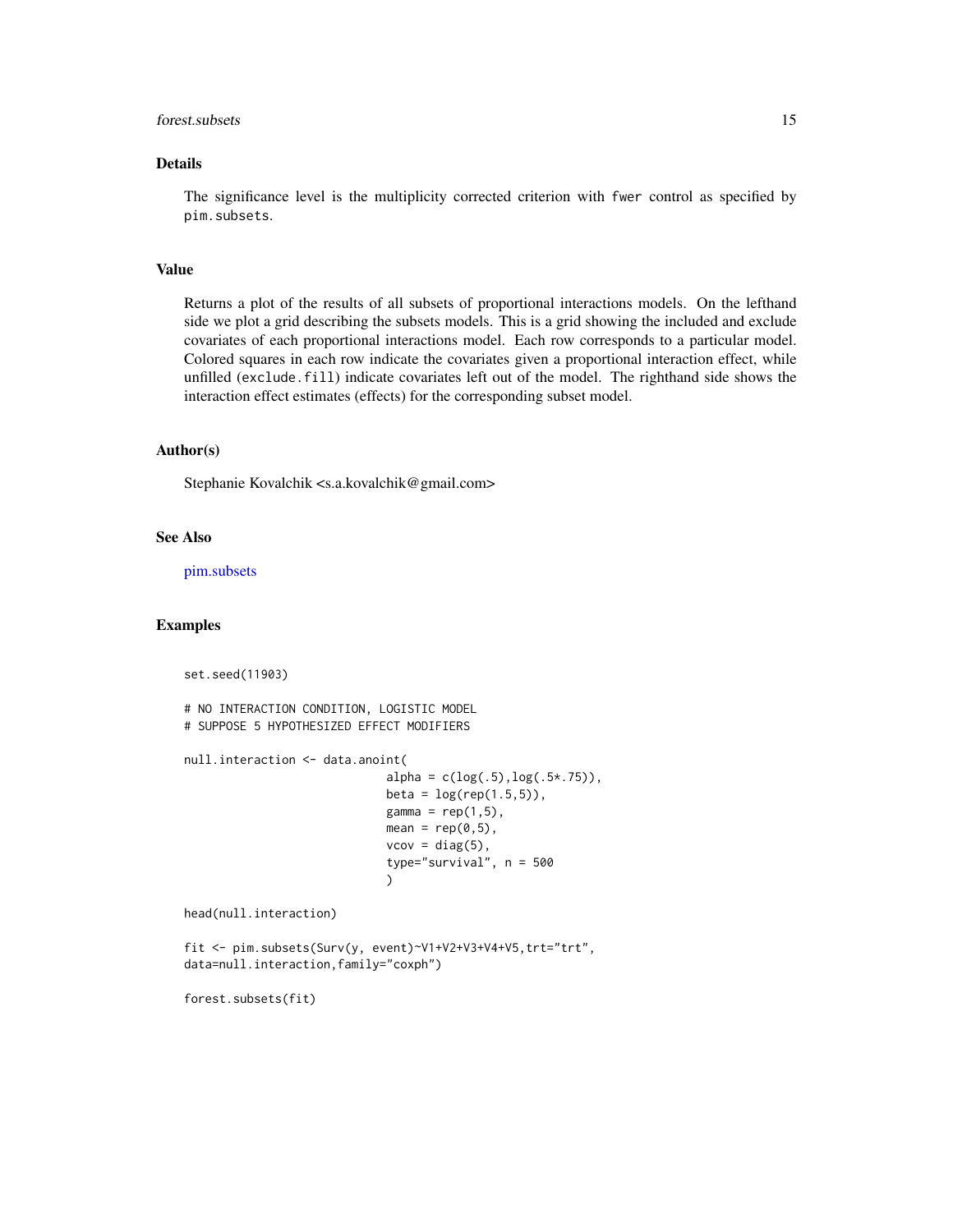<span id="page-15-1"></span><span id="page-15-0"></span>formula.anoint-class *Class "formula.anoint"*

# Description

Formula class for anoint objects

# Objects from the Class

Objects can be created by calls of the form new("formula.anoint", ...).

# Slots

formula: formula supplied to anoint

uni: list of all univariate interaction model formulas

prognostic: formula of subgroup main effects

prognostic.trt: formula of subgroup and treatment main effects model (no interactions)

trt: character string of treatment variable

family: character string describing model family

# Methods

- show signature(object = "formula.anoint"): Display main formula of formula.anoint object.
- print signature( $x = "formula.annotation...):$  Display main formula of formula.anoint object.
- **update** signature(object = "formula.anoint",...): Updates formula with same syntax as supplied to anoint function.

#### Author(s)

Stephanie Kovalchik <s.a.kovalchik@gmail.com>

# See Also

[anoint](#page-2-1)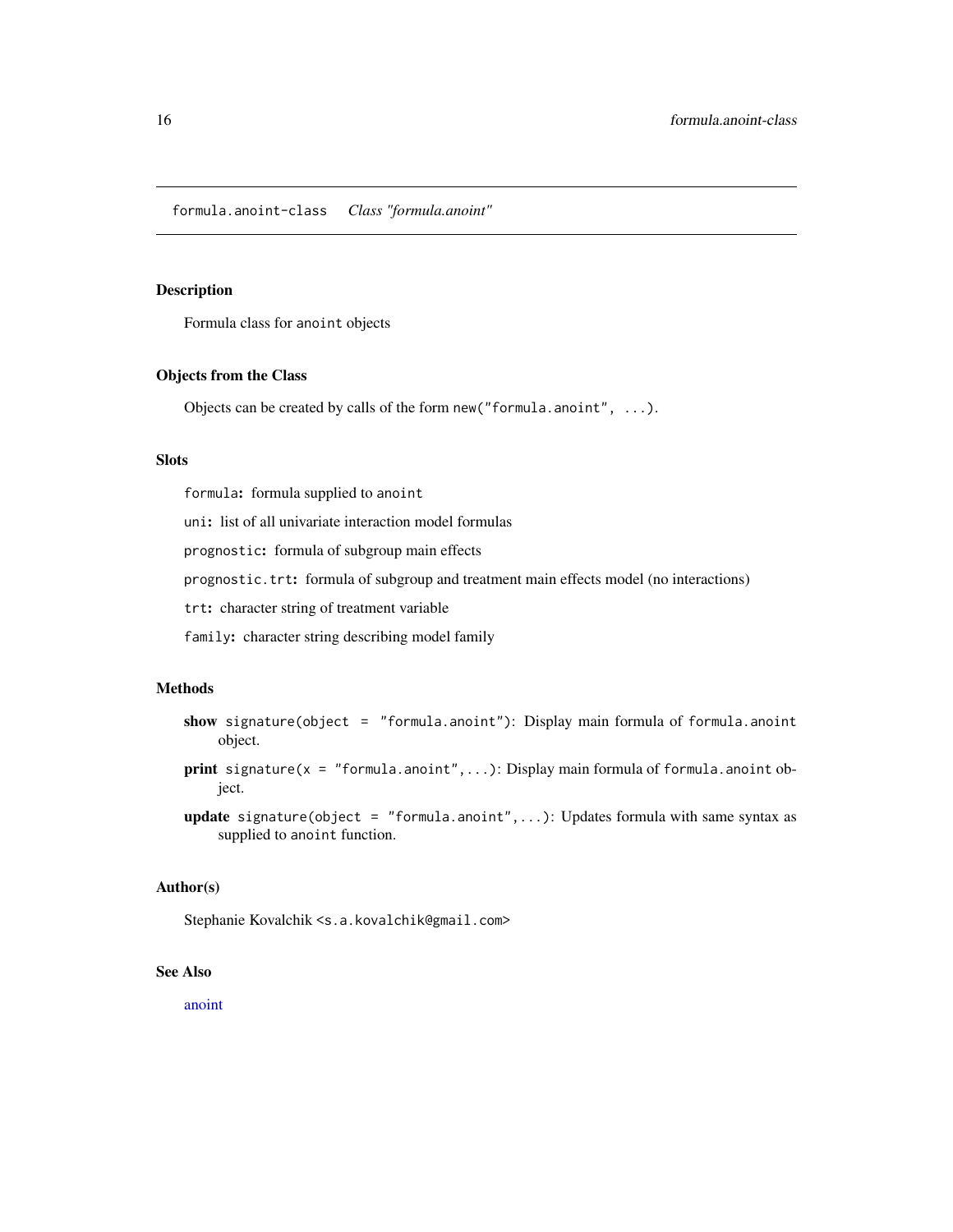<span id="page-16-1"></span><span id="page-16-0"></span>

Fits GLM of Cox regression models with a treatment-covariate interaction separately for each covariate specified in anoint object.

# Usage

obo(anoint,...)

# Arguments

| anoint   | object of class anoint                 |
|----------|----------------------------------------|
| $\cdots$ | other arguments passed to glm or coxph |

# Value

A list of model fits (fit), interaction likelihood-ratio statistics (LRT), and pvalues per interaction test (pvalue).

# Author(s)

Stephanie Kovalchik <s.a.kovalchik@gmail.com>

# See Also

[anoint](#page-2-1)

# Examples

data(simsolvd)

```
obj <- anoint(Surv(ttodthorchfhosp,censor==0)~(age+beat+lvef)*trt,
data = simsolvd, family = "coxph")
fits <- obo(obj)
fits
```
lapply(fits\$fit, summary)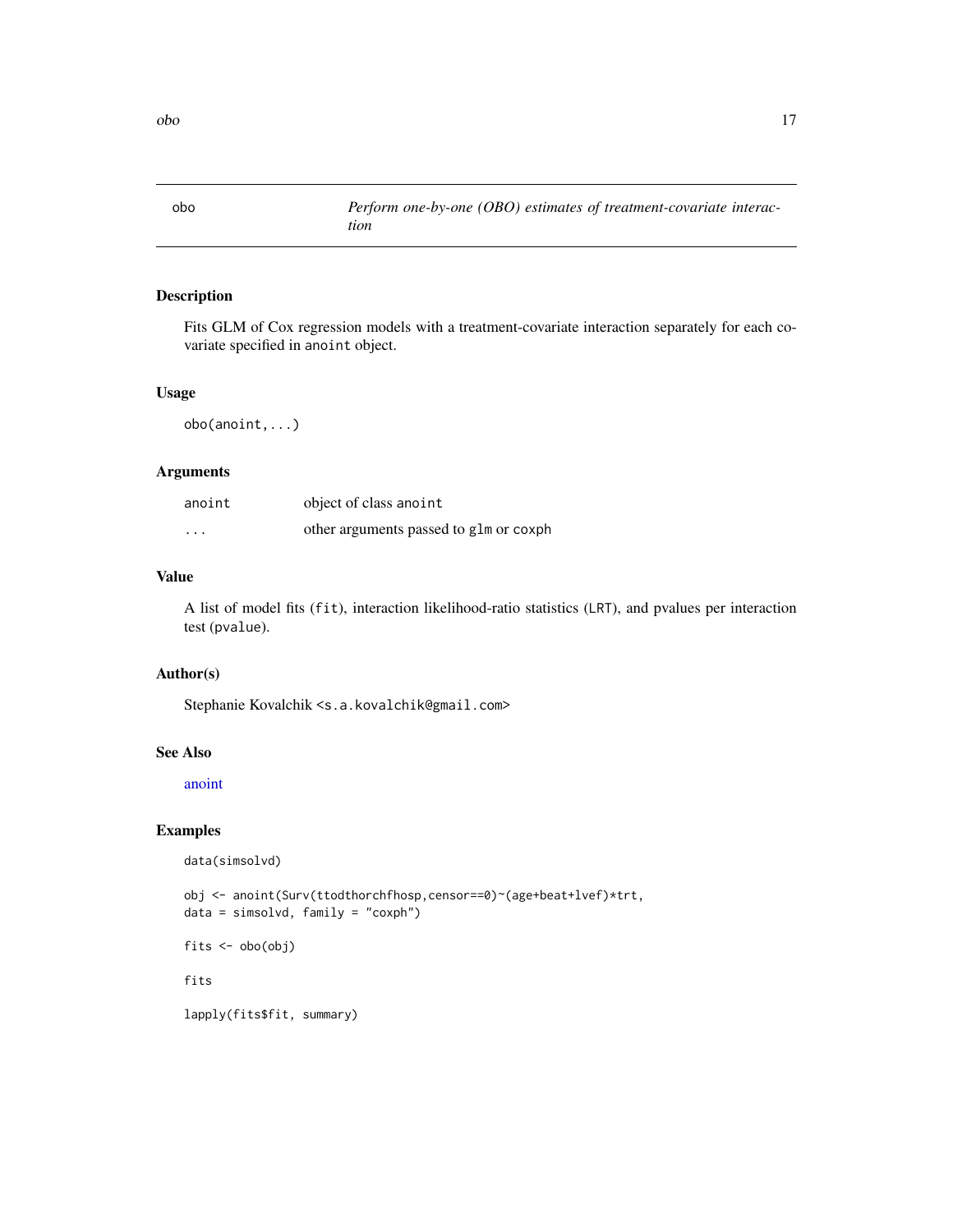<span id="page-17-1"></span><span id="page-17-0"></span>Fits a proportional interactions model from parallel-group clinical trial.

# Usage

pim(object,exact=TRUE,interval=c(-3,3),n.boot=NULL,...)

#### Arguments

| object   | object of class anoint                                          |
|----------|-----------------------------------------------------------------|
| exact    | logical indicator whether exact or approximate fit is performed |
| interval | interval passed to optimize if exact is TRUE                    |
| n.boot   | number of bootstrap resamples for variance calculations         |
|          | other arguments passed to optimize if exact is TRUE             |

#### Details

When exact is FALSE the method of Follmann and Proschan (1999) is used to estimate the PIM coefficients and perform a likelihood-ratio test on the responsiveness parameter theta.

If exact method is specified, then optimize is used to maximize the profile-likelihood alternating between fixing theta and fixing all other PIM parameters. The arguments interval and additional arguments to ... control the optimization with respect to theta.

When n.boot is NULL no bootstrap resamples are taken. In this case, when using the exact method the variance-covariance for the main effects is based on the model likelihood treating the responsiveness parameter as fixed. To include uncertainty measures for the responsiveness parameter, bootstrap resampling can be used. For the approximate method, only the bootstrap resampling variance is provided for the vcov and confint methods, which is invoked by specifying a positive integer number of samples or n.boot.

#### Value

Returns instance of pim class.

# Author(s)

Stephanie Kovalchik <s.a.kovalchik@gmail.com>

# References

Follmann DA, Proschan MA. A multivariate test of interaction for use in clinical trials. *Biometrics* 1999; 55(4):1151-1155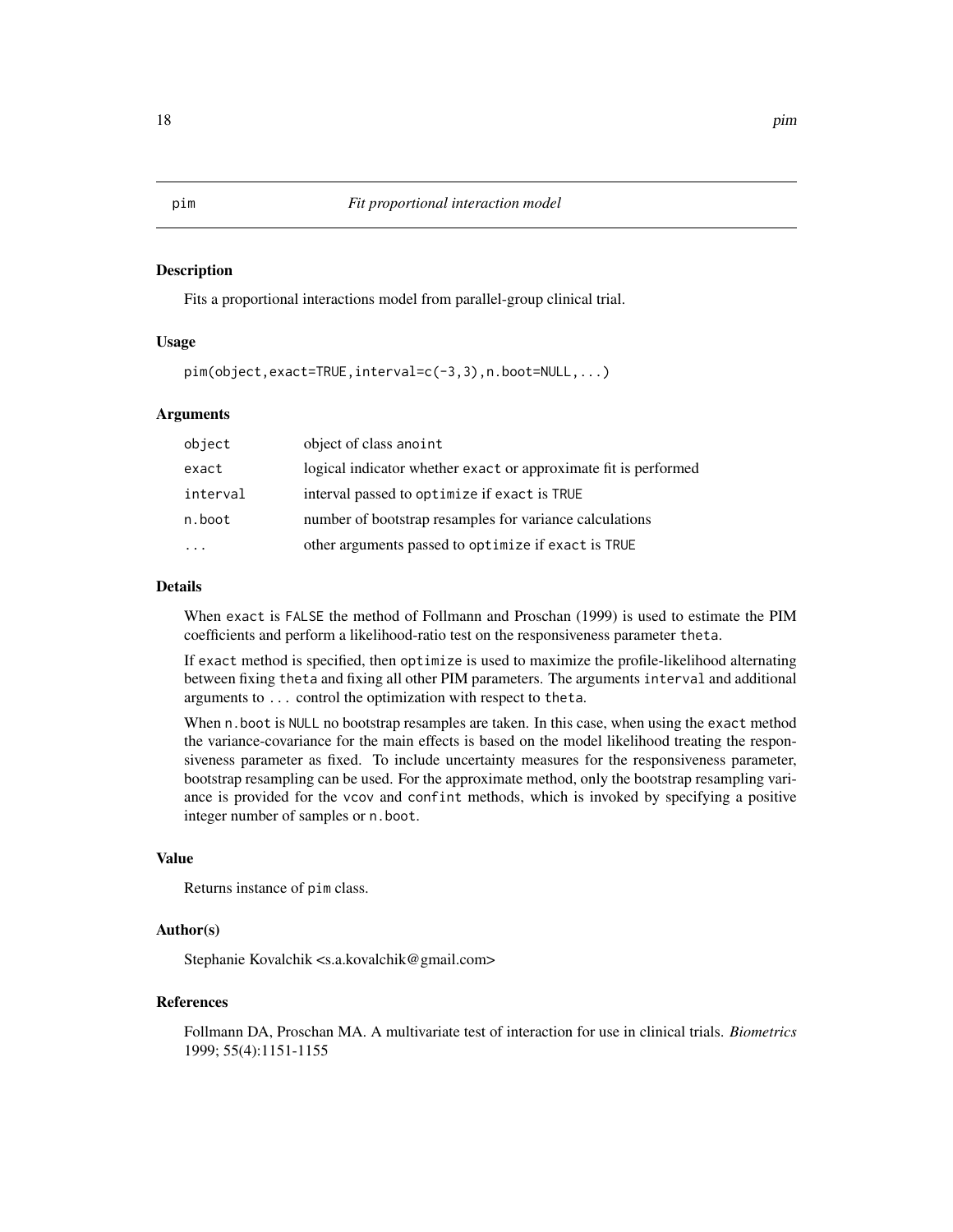#### <span id="page-18-0"></span>pim-class 2008 and 2008 and 2008 and 2008 and 2008 and 2008 and 2008 and 2008 and 2008 and 2008 and 2008 and 20

# See Also

[pim-class](#page-18-1)

# Examples

set.seed(1115)

```
pim.interaction <- data.anoint(
                             alpha = c(log(.2/.8), log(.2*.75/(1-.2*.75))),beta = log(c(1.25, 1.5)),gamma = rep(1.2, 2),mean = c(0,0),
                             vcov = diag(2),
                             type="binomial", n = 500
                             )
object <- anoint(y~(V1+V2)*trt,data=pim.interaction,family="binomial")
object
fit <- pim(object)
fit
summary(fit)
```

```
# EXAMPLE WITH BOOTSTRAP
fit <- pim(object, n=50)
summary(fit)
confint(fit)
```
<span id="page-18-1"></span>pim-class *Class "pim"*

#### Description

Class for proportional interactions model (PIM).

# Objects from the Class

Objects can be created by calls of the form new("pim", ...).

# Slots

formula: object of codeanoint class

coef: list of baseline (alpha), control prognostic effects (beta), and responsiveness parameter (theta) exact: logical indicator whether exact fit used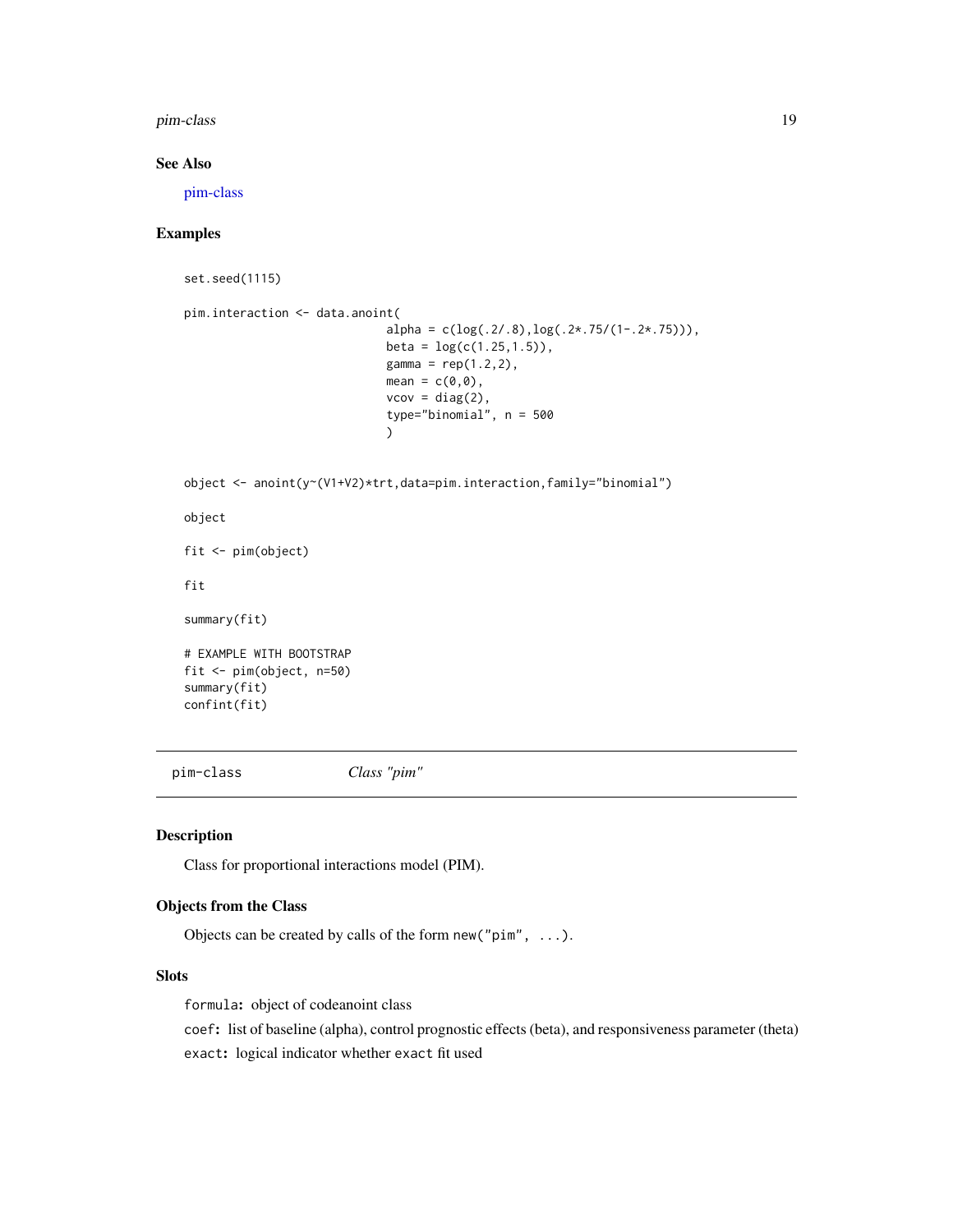<span id="page-19-0"></span>LRT: likelihood ratio test statistic of responsiveness parameter interval: numeric vector supplied to optimize if exact fit is used boot.pim: matrix of bootstrap estimates of PIM coefficients vcov: matrix of bootstrap variance-covariance

# Methods

show signature(object = "pim"): Display point estimates of pim object. **print** signature( $x = "pim", \ldots$ ): Display point estimates of pim object. summary signature(object = "pim", ...): List of estimates and convergence information. coef signature(object = "pim"): Extractor for MLEs. confint signature(object = "pim", parm, level=0.95, ...): Computes confidence interval for specified parameters and level. Intervals are based on bootstrap resamples of PIM model. predict signature(object = "pim"): Returns linear predictor for each subject. vcov signature(object = "pim"): Extractor for variance-covariance matrix which is estimated with bootstrap resampling.

# Author(s)

Stephanie Kovalchik <s.a.kovalchik@gmail.com>

#### See Also

[pim](#page-17-1)

pim.fit *Fit proportional interactions model*

#### Description

Fits a single proportional interactions model for generalized linear or Cox regression model.

#### Usage

```
pim.fit(formula, trt, data, family="binomial", na.action=na.omit, ...)
```
#### Arguments

| formula   | formula for covariate model as given in glm or coxph, i.e. $y^2 \times 1 + x^2$                                                   |
|-----------|-----------------------------------------------------------------------------------------------------------------------------------|
| trt       | character name of treatment assignment indicator                                                                                  |
| data      | data. frame containing the variables of formula and trt                                                                           |
| family    | character specifying family of glm or character "coxph" if coxph model is fit                                                     |
| na.action | function, natively to perform for handling observations with missing variables<br>among variables in formula. Default is na. omit |
| $\ddotsc$ | additional arguments passed to glm or coxph                                                                                       |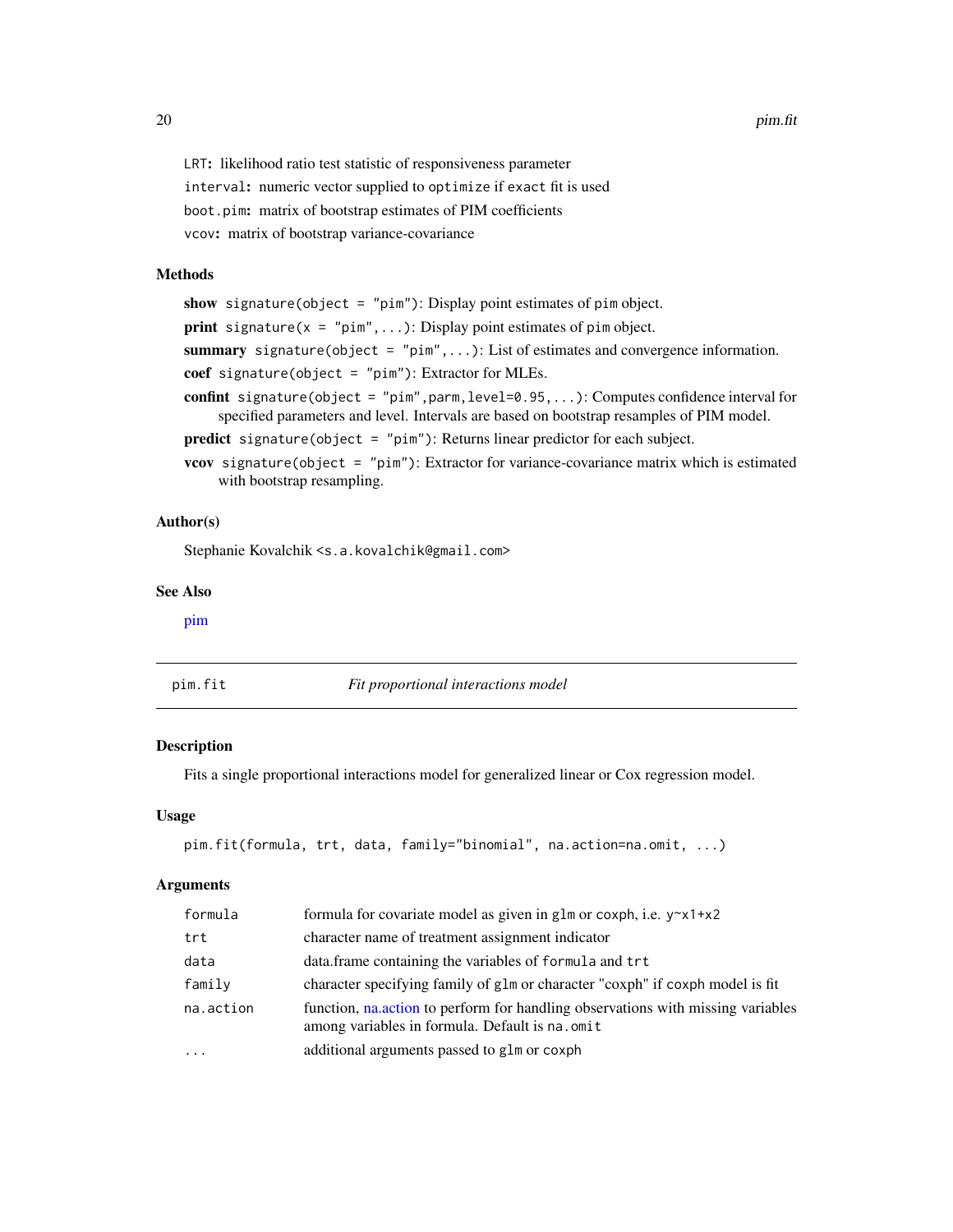#### <span id="page-20-0"></span>pim.fit 21

# Details

Under the proportional interaction model the coef of the main covariate effects in the control arm are multiplied by the interaction effect to get the covariate effects for the treatment group.

# Value

Returns a list with

interaction value of the interaction effect of the proportional interaction model, see details

LRT value of likelihood ratio test of proportional interaction

lower lower endpoint of 95 percent confidence interval for interaction parameter

upper upper endpoint of 95 percent confidence interval for interaction parameter

pvalue pvalue for 1-df chi-squared test

model0 model object for control group

model1 model object for treatment group

# Author(s)

Stephanie Kovalchik <s.a.kovalchik@gmail.com>

# References

Follmann DA, Proschan MA. A multivariate test of interaction for use in clinical trials. *Biometrics* 1999; 55(4):1151-1155

# See Also

#### [pim.subsets](#page-21-1)

# Examples

```
set.seed(11903)
```
# NO INTERACTION CONDITION, LOGISTIC MODEL

```
null.interaction <- data.anoint(
                             alpha = c(log(.5), log(.5*.75)),beta = log(c(1.5, 2)),gamma = rep(1,2),
                             mean = c(0,0),
                             vcov = diag(2),
                             type="survival", n = 500
                             )
```
head(null.interaction)

pim.fit(Surv(y, event)~V1+V2,trt="trt",data=null.interaction,family="coxph")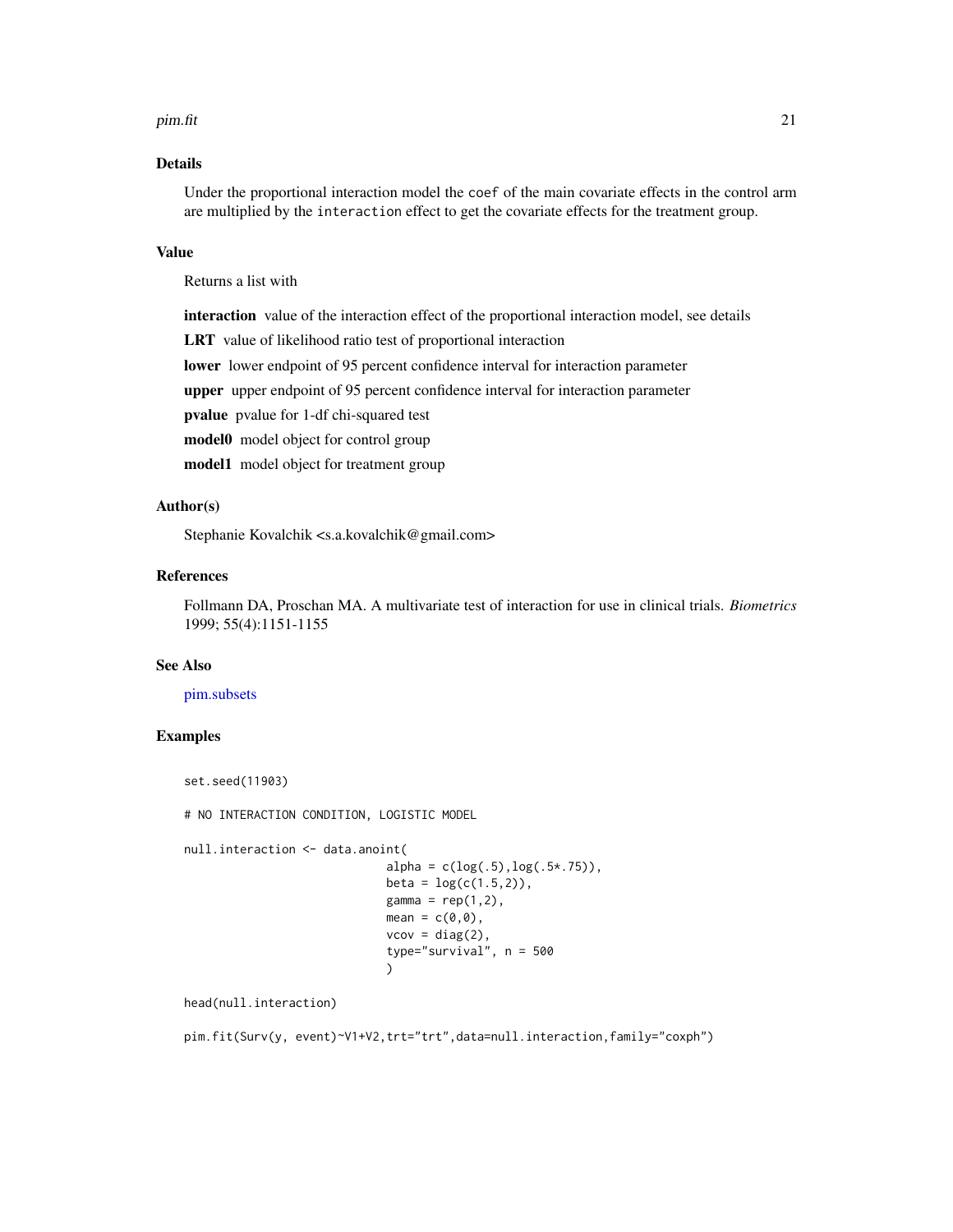```
# PROPORTIONAL INTERACTION WITH THREE COVARIATES AND BINARY OUTCOME
pim.interaction <- data.anoint(
    n = 5000,alpha = c(log(.2/.8), log(.2*.75/(1-.2*.75))),beta = rep(log(.8),3),
                             gamma = rep(1.5,3),mean = c(0, 0, 0),
                             vcov = diag(3),
                             type="binomial"
                             )
```
pim.fit(y~V1+V2+V3,trt="trt",data=pim.interaction,family="binomial")

<span id="page-21-1"></span>pim.subsets *Perform all subsets proportional interactions modeling*

# Description

Computes all possible proportional interactions model among p covariates.

#### Usage

pim.subsets(formula,trt,data,family="binomial",na.action=na.omit,fwer=0.05,...)

#### Arguments

| formula   | formula for covariate model as given in glm or coxph, i.e. $y^2 \times 1 + x^2$                                                   |
|-----------|-----------------------------------------------------------------------------------------------------------------------------------|
| trt       | character name of treatment assignment indicator                                                                                  |
| data      | data.frame containing the variables of formula and trt                                                                            |
| family    | character specifying family of glm or character "coxph" if coxph model is fit                                                     |
| na.action | function, natively to perform for handling observations with missing variables<br>among variables in formula. Default is na. omit |
| fwer      | numeric value for the desired familywise error rate, should be between 0 and 1.                                                   |
| $\cdots$  | additional arguments passed to glm or coxph                                                                                       |

# Details

Under the proportional interaction model the coef of the main covariate effects in the control arm are multiplied by the interaction effect to get the covariate effects for the treatment group.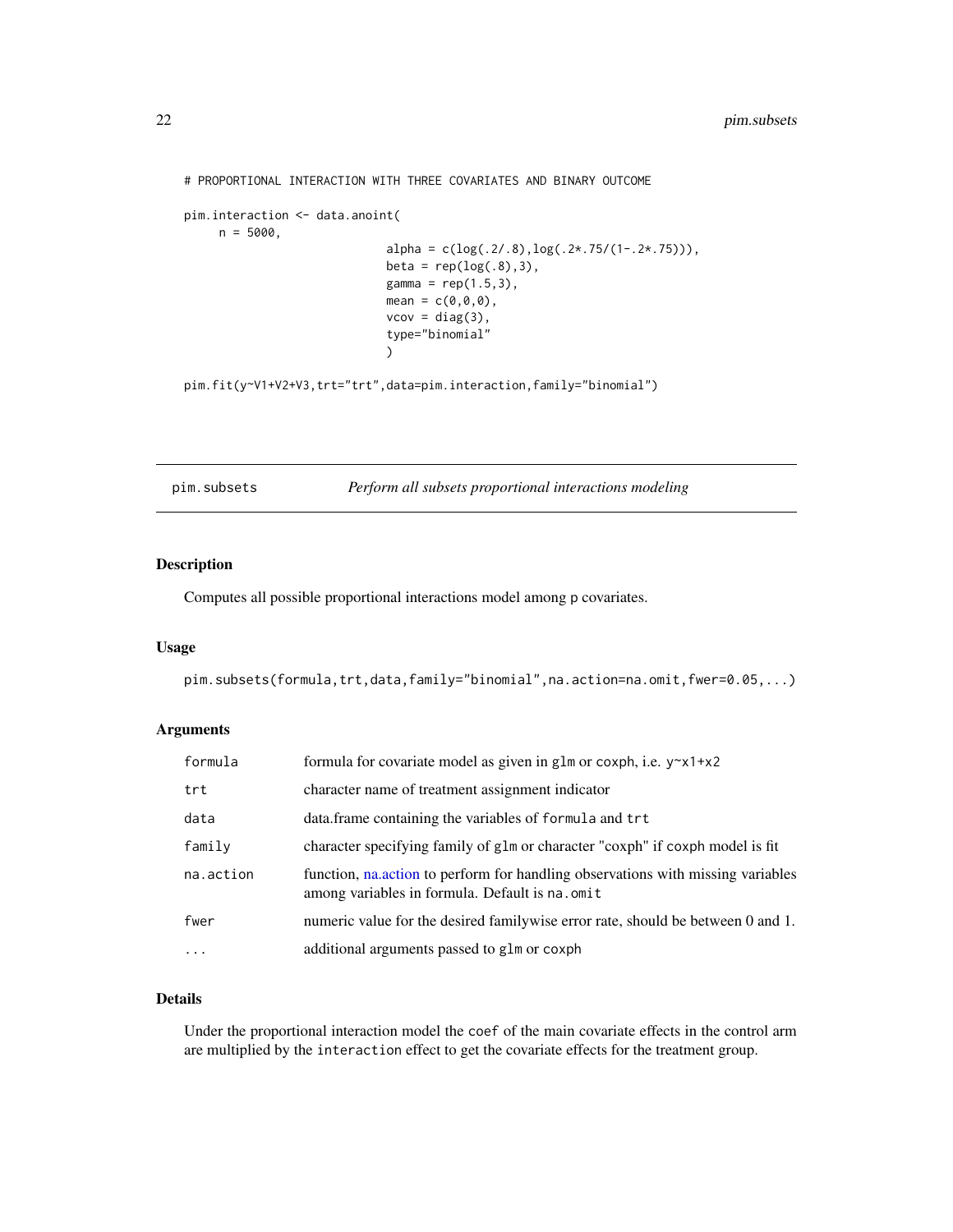pim.subsets 23

#### Value

Returns a list with

subset indicator of the covariates included in the fitted model

interaction value of the interaction effect of the proportional interaction model, see details

LRT value of likelihood ratio test of proportional interaction

lower lower endpoints of 95 percent confidence interval for interaction parameter

upper upper endpoints of 95 percent confidence interval for interaction parameter

pvalue pvalue for 1-df chi-squared test

- include.exclude.matrix matrix of same rows as subsets and columns as covariates with logical entries indicating which covariates (columns) were include in which subset model (row)
- covariates vector of covariate names as in formula
- reject indicator of rejected hypotheses using a multiple testing correction such that familywise error is controlled at level fwer.

# Author(s)

Stephanie Kovalchik <s.a.kovalchik@gmail.com>

#### References

Follmann DA, Proschan MA. A multivariate test of interaction for use in clinical trials. *Biometrics* 1999; 55(4):1151-1155

### Examples

set.seed(11903) # NO INTERACTION CONDITION, LOGISTIC MODEL null.interaction <- data.anoint(  $alpha = c(log(.5), log(.5*.75)),$  $beta = log(c(1.5, 2)),$ gamma =  $rep(1,2)$ , mean =  $c(\theta, \theta)$ ,  $vcov = diag(2)$ , type="survival", n = 500 ) head(null.interaction)

```
pim.subsets(Surv(y, event)~V1+V2,trt="trt",data=null.interaction,family="coxph")
```
# PROPORTIONAL INTERACTION WITH THREE COVARIATES AND BINARY OUTCOME

pim.interaction <- data.anoint(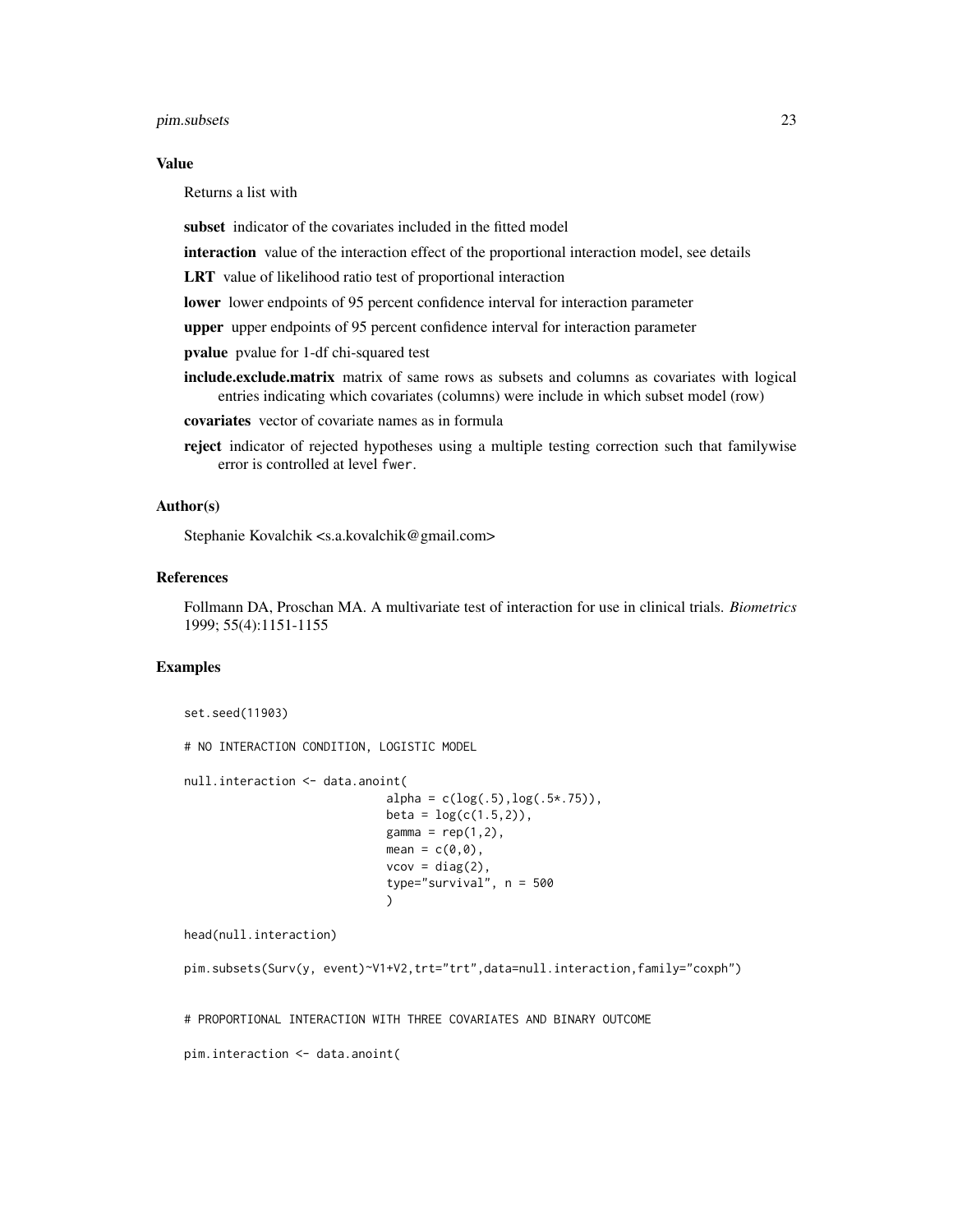```
n = 5000,alpha = c(log(.2/.8), log(.2*.75/(1-.2*.75))),beta = rep(log(.8),3),
                        gamma = rep(1.5,3),mean = c(0, 0, 0),
                        vcov = diag(3),
                        type="binomial"
                        )
```
pim.subsets(y~V1+V2+V3,trt="trt",data=pim.interaction,family="binomial")

plot *Prognostic response plot (PR-plot) for* anoint *class.*

# Description

Computes the prognostic score (baseline risk) based on the covariates of anoint or a supplied set of predictions. Risk scores are binned into ten groups based on risk deciles and a treatment effect (and confidence interval) is estimated in each group. This is compared to the overall treatment effect which is indicated by the shaded region.

# Details

Additional arguments are passed to glm or coxph.

#### Methods

plot signature(object = "anoint",predict=NULL,fun=exp,...): Prognostic response plot.

#### Author(s)

S. Kovalchik <s.a.kovalchik@gmail.com>

#### Examples

set.seed(11903)

```
# BINOMIAL EVENT DATA WITH 4 NORMAL PROGNOSTIC FACTORS
pim.interaction <- data.anoint(
                             alpha = c(log(.2/.8), log(.2*.75/(1-.2*.75))),beta = log(c(1.5, 1.1, 2, 1.3)),
                             gamma = rep(1.5, 4),mean = rep(0, 4),vcov = diag(4),
                             type="binomial", n = 500
                             )
object <- anoint(y~(V1+V2+V3+V4)*trt,data=pim.interaction)
```
plot(object,bty="n",las=1)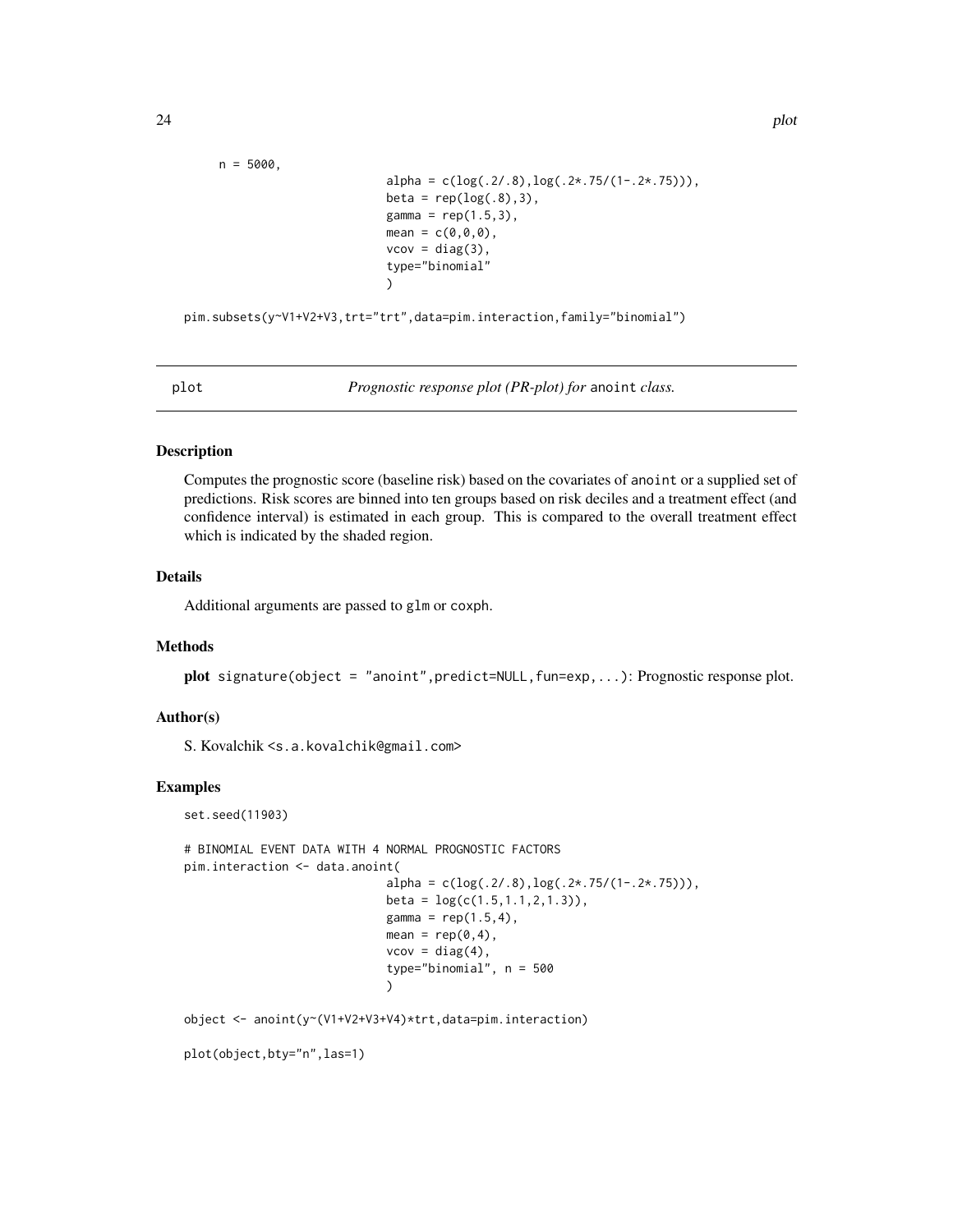#### <span id="page-24-0"></span>predict 25

```
# PLOT TREATMENT EFFECT ON LINEAR PREDICTOR SCALE
plot(object,fun=function(x)x,bty="n",las=1,ylab="treatment effect (linear predictor)")
```
predict *Get risk predictions for* pim *object.*

# Description

Computes linear predictors for the dataset used to fit the model.

# Methods

predict signature(object = "pim"): Linear predictors for dataset used to fit pim model.

# Author(s)

S. Kovalchik <s.a.kovalchik@gmail.com>

print *Print coefficients of* pim

#### Description

Prints the regression coefficients of the fit of a pim.

# Methods

```
print signature(x = "pim", digits=4,...): Prints call, coefficients, and responsiveness pa-
    rameter for pim object.
```
# Author(s)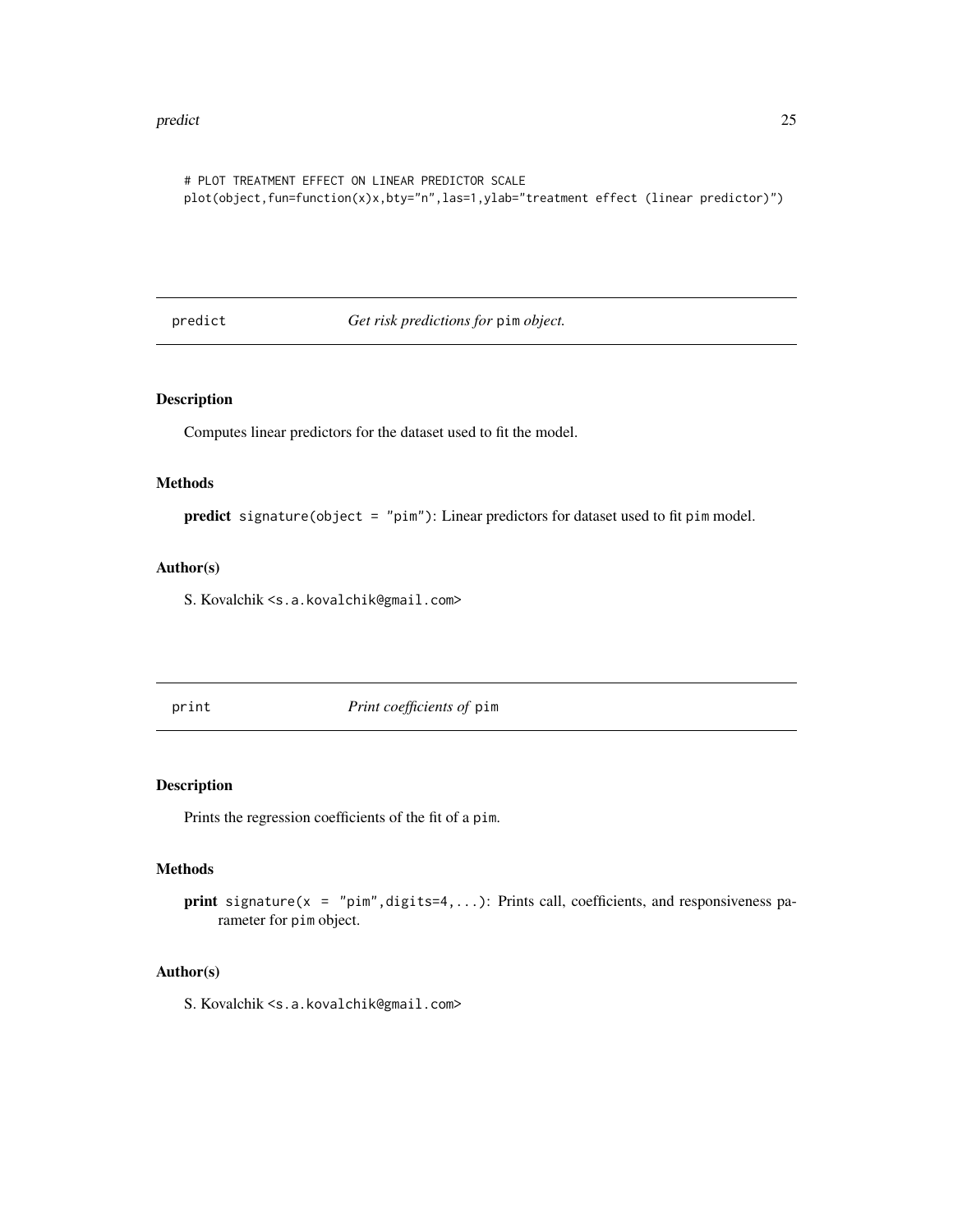<span id="page-25-0"></span>prognostic.score *Prognostic scores for* pim *object.*

# Description

Computes prognostic score from pim model, which is the linear predictor for the main effects of the prognostic factors for untreated subjects.

# Methods

```
prognostic.score signature(object = "pim"): Prognostic score at baseline.
```
# Author(s)

S. Kovalchik <s.a.kovalchik@gmail.com>

show *Show coefficients of* pim

# Description

Shows the regression coefficients of the fit of a pim.

# Methods

show signature(object = "pim"): Shows call, coefficients, and multiple interaction parameter for pim object.

# Author(s)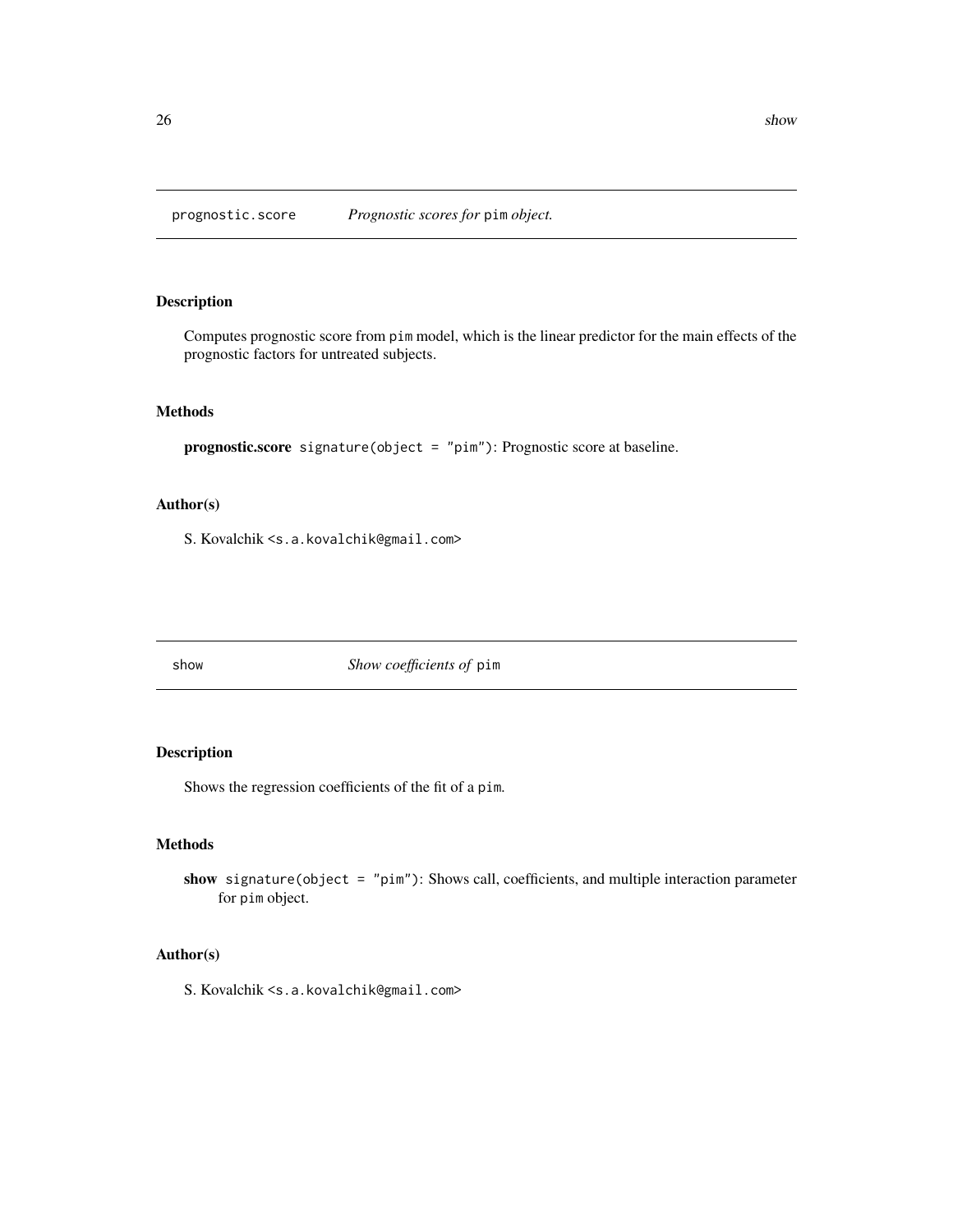<span id="page-26-0"></span>show-anoint.fit *Show table of LRT global test results for* anoint.fit *object*

#### Description

Prints a matrix with logical indicators of whether the given anoint test rejected the null hypothesis for the global test of interaction.

# Methods

show signature(object = "anoint.fit"): Matrix of logical indicators for global LRT test rejection.

#### Author(s)

S. Kovalchik <s.a.kovalchik@gmail.com>

show.anoint *Show* anoint *object*

# Description

Shows the formula specification of the anoint object.

# **Methods**

show signature(object = "anoint"): Shows formula call for anoint object.

#### Author(s)

S. Kovalchik <s.a.kovalchik@gmail.com>

show.formula.anoint *Show* formula.anoint *object*

# Description

Returns the formula of the formula.anoint object.

# Methods

show signature(object = "formula.anoint"): Shows formula of the formula.anoint object.

# Author(s)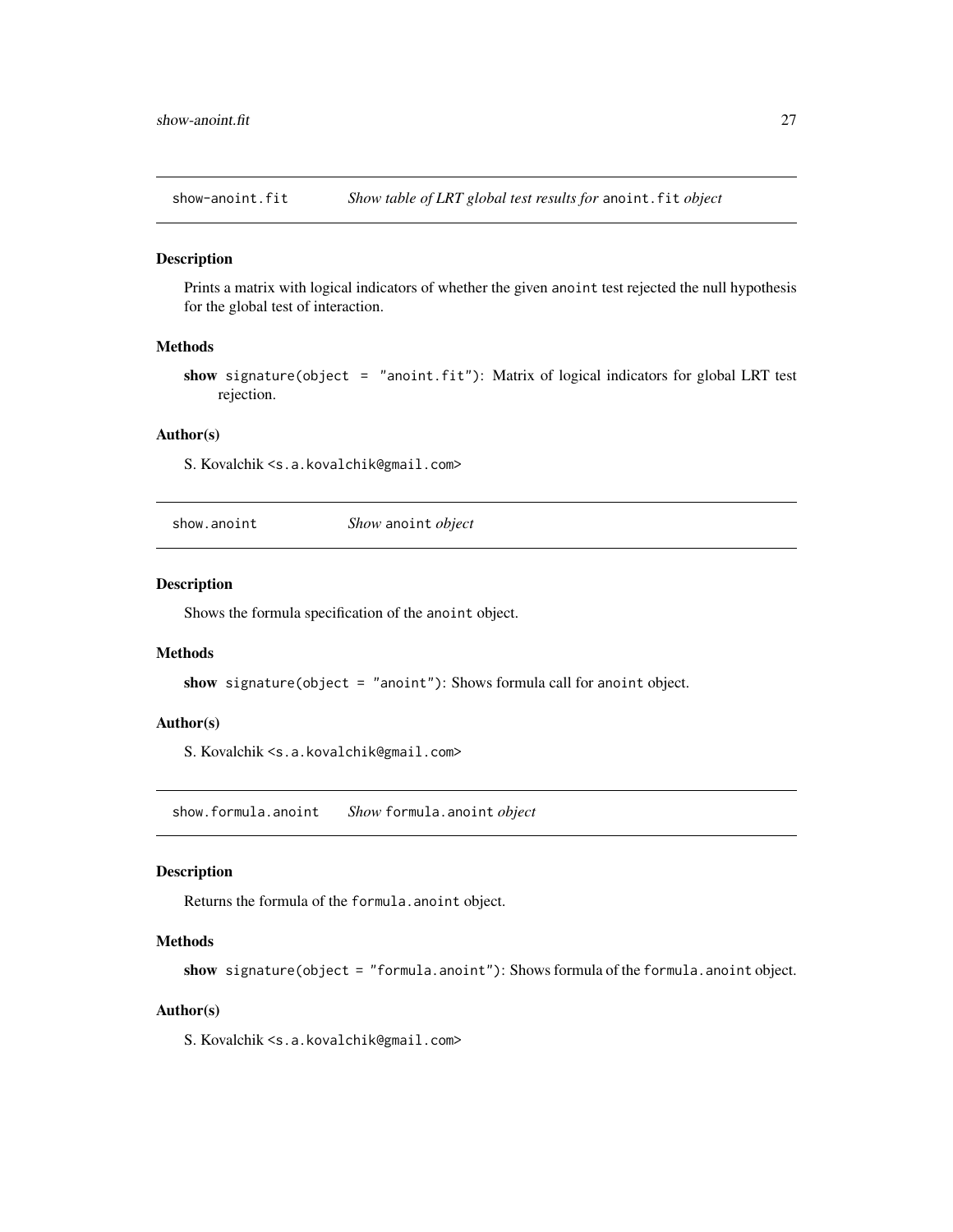<span id="page-27-0"></span>

A simulated clinical trial based on the design of the Studies of Left Ventricular Dysfunction Trial (SOLVD-T), a placebo-controlled trial of the angiotensin-converting-enzyme inhibitor enalapril for patients with congestive heart failure.

# Usage

data(simsolvd)

# Format

A data frame with 2569 observations on the following 12 variables.

trt indicator for enalapril group age age at baseline (centered and scaled) beat pulse at baseline (centered and scaled) lymphocyte lymphocyte count at baseline (centered and scaled) lvef left ventricular ejection fraction at baseline (centered and scaled) noise simulated vector of random uniform variables nyha indicator whether New York Heart Association score greater than 2 cardratio indicator whether cardiothoracic ratio is greater than 0.5 creatinine creatinine at baseline (centered and scaled) sodium sodium at baseline (centered and scaled) ttodthorchfhosp time to death or hospitalization in days censor indicator whether censored (1) or an event (0) current indicator whether current smoker

#### Source

Simulated data set based on the clinical study reported by: Yusuf, S. et al. (1991). Effect of Enalapril on Survival in Patients with Reduced Left-Ventricular Ejection Fractions and Congestive-Heart-Failure. *NEJM* 325:293-302.

# Examples

```
data(simsolvd)
```

```
obj <- anoint(Surv(ttodthorchfhosp,censor==0)~(age+beat+lvef)*trt,
data = simsolvd, family = "coxph")
```
uim(obj)\$fit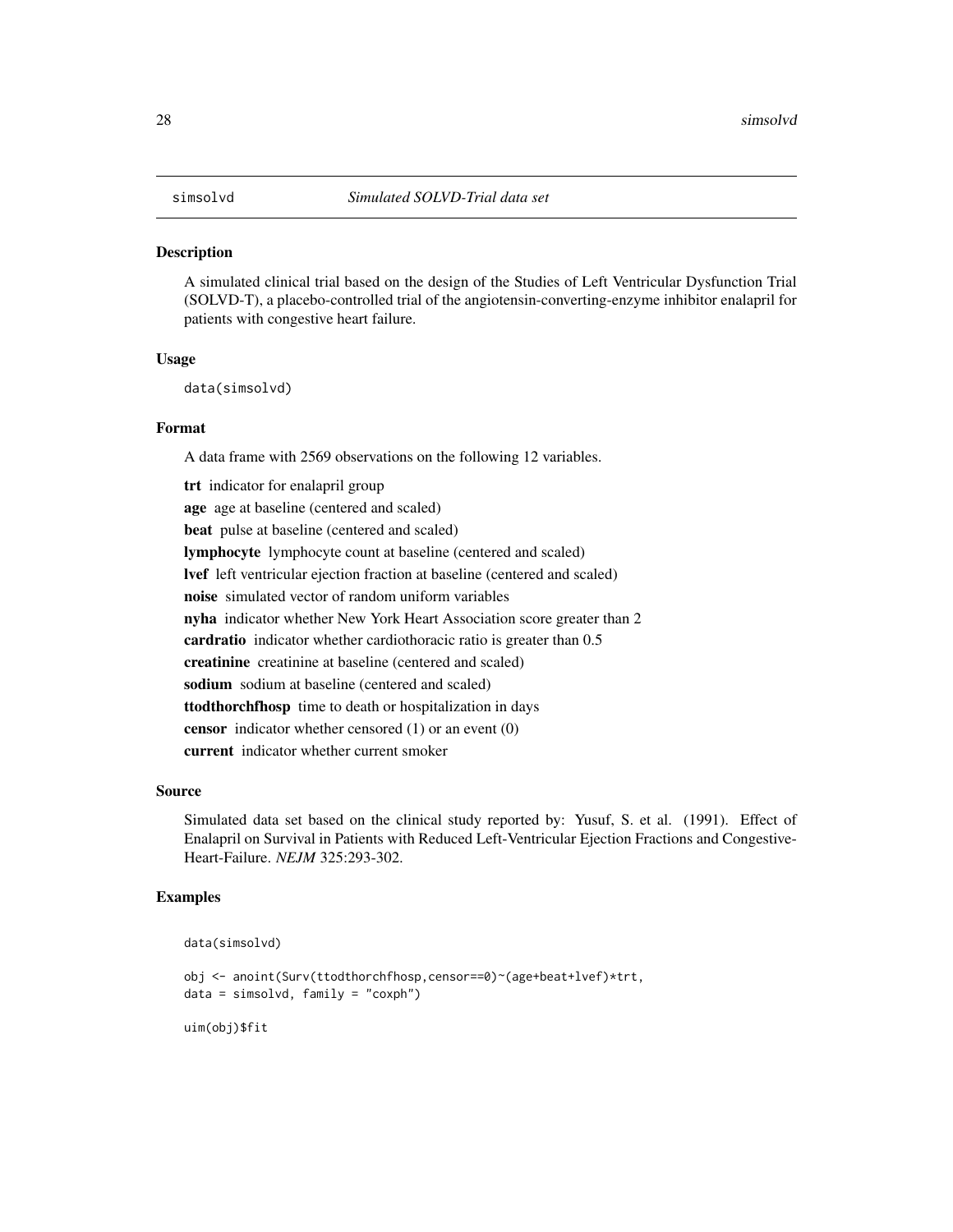<span id="page-28-0"></span>

A list of estimates and convergence status of a anoint model fit. When exact is TRUE the test statistic is the likelihood ratio test, otherwise the Follmann approximate likelihood ratio test statistic is used.

# Methods

summary signature( $x = "anoint", \ldots$ ): Calls summary method of underlying model fit.

#### Author(s)

S. Kovalchik <s.a.kovalchik@gmail.com>

<span id="page-28-1"></span>

| uım | Perform unrestricted multiple treatment-covariate interaction regres- |
|-----|-----------------------------------------------------------------------|
|     | sion                                                                  |

#### Description

Fits GLM of Cox regression analysis for model with all pairwise interactions between treatment and covariates specified in anoint object.

#### Usage

uim(object,...)

# Arguments

| object   | object of class anoint                 |
|----------|----------------------------------------|
| $\cdots$ | other arguments passed to glm or coxph |

# Value

List of model fit of glm or coxph class (fit), likelihood-ratio test of global test of treatmentcovariate interaction (LRT), and LRT p-value for global test of interaction (pvalue).

# Author(s)

Stephanie Kovalchik <s.a.kovalchik@gmail.com>

# See Also

[glm,coxph,](#page-0-0)[anoint](#page-2-1)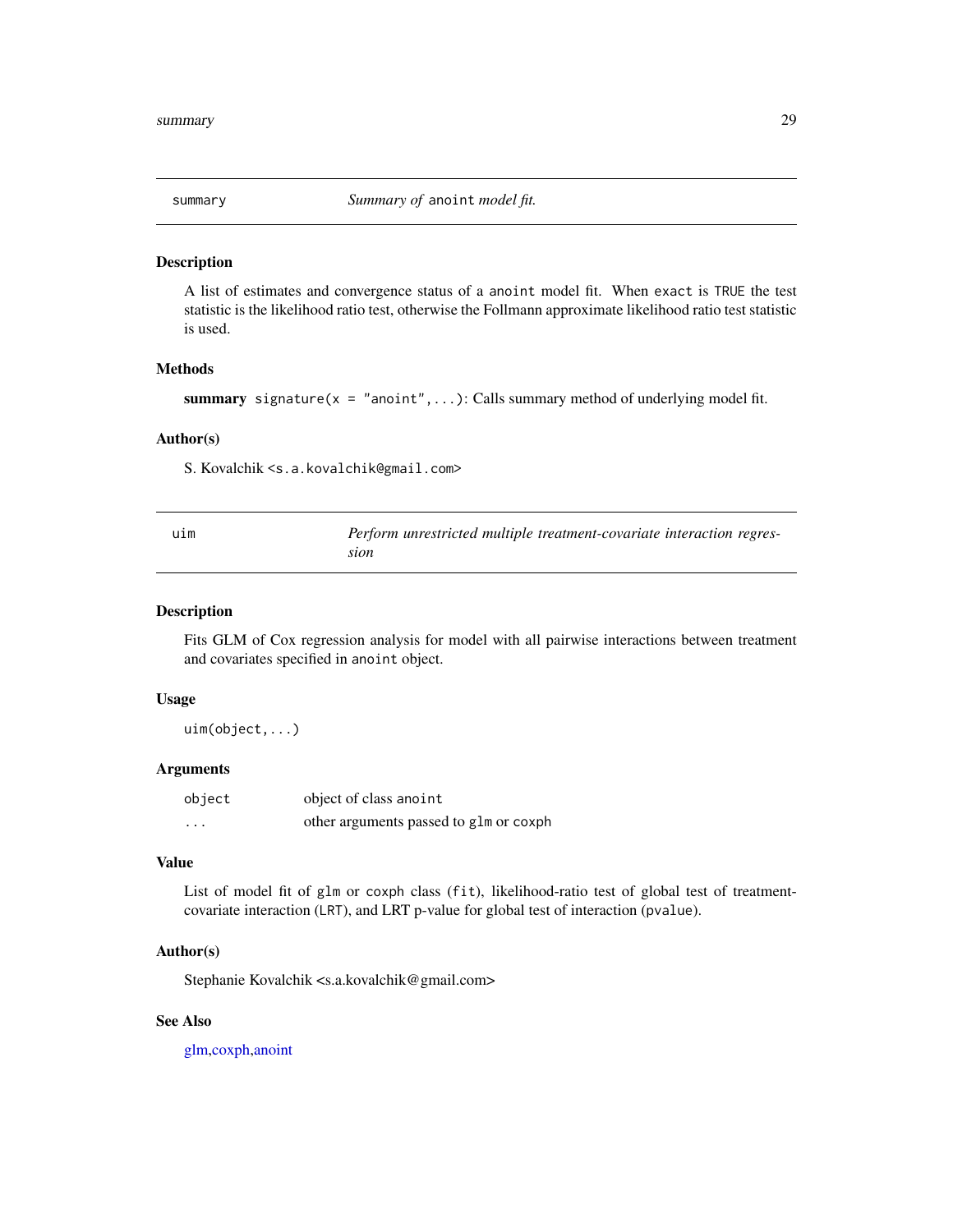# Examples

```
data(simsolvd)
```

```
obj <- anoint(Surv(ttodthorchfhosp,censor==0)~(age+beat+lvef)*trt,
data = simsolvd, family = "coxph")
fit <- uim(obj)
fit
summary(fit$fit)
```
vcov *Get variance-covariance from* pim *object.*

# Description

Returns Hessian-based variance-covariance matrix of the fit of a pim model.

# Methods

vcov signature(object = "pim"): Extractor for variance-covariance of MLEs.

# Author(s)

<span id="page-29-0"></span>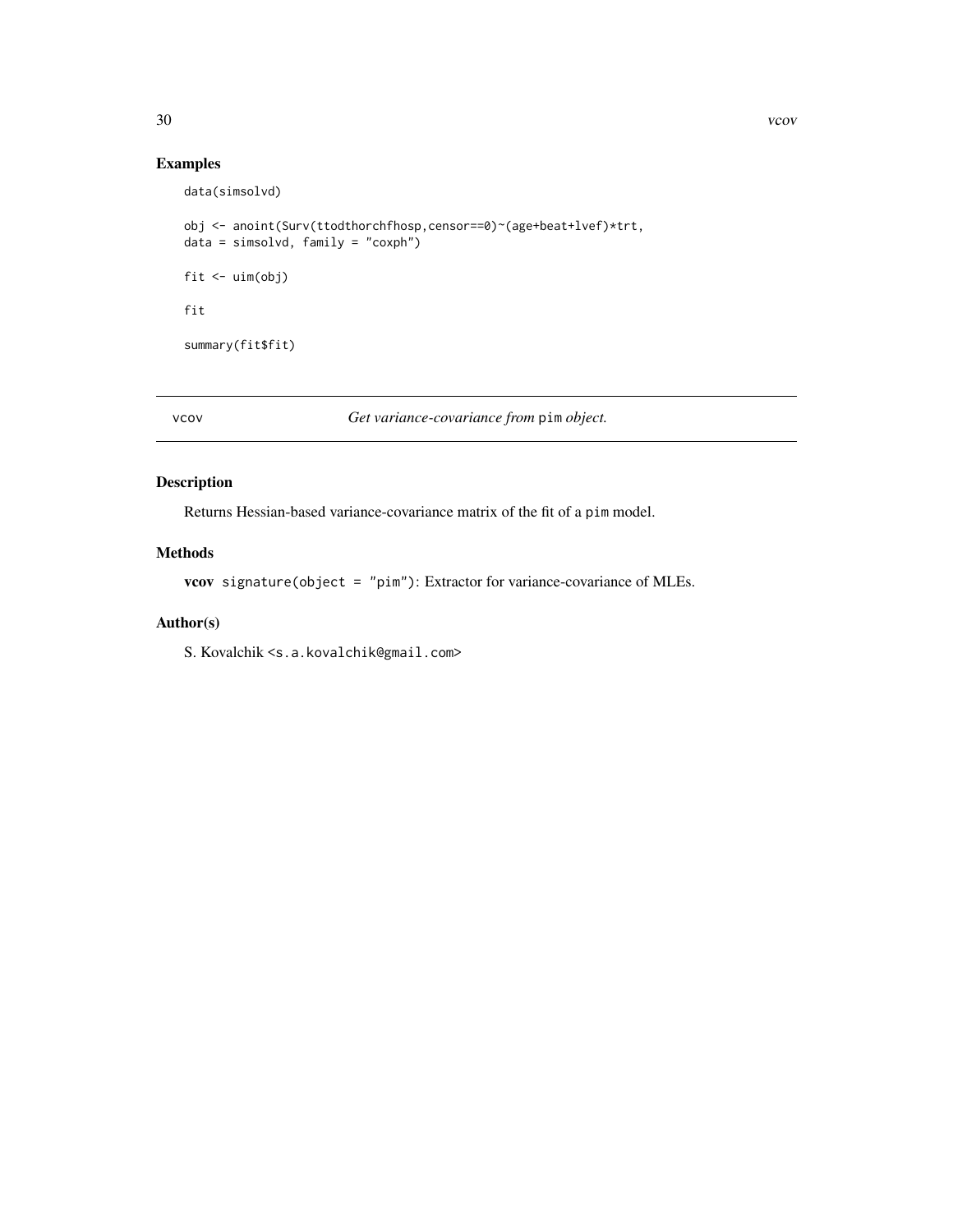# <span id="page-30-0"></span>Index

∗Topic classes formula.anoint-class, [16](#page-15-0) pim-class, [19](#page-18-0) ∗Topic datasets simsolvd, [28](#page-27-0) ∗Topic methods coef, [10](#page-9-0) confint, [10](#page-9-0) fits, [12](#page-11-0) plot, [24](#page-23-0) predict, [25](#page-24-0) print, [25](#page-24-0) prognostic.score, [26](#page-25-0) show, [26](#page-25-0) show-anoint.fit, [27](#page-26-0) show.anoint, [27](#page-26-0) show.formula.anoint, [27](#page-26-0) summary, [29](#page-28-0) vcov, [30](#page-29-0) ∗Topic package anoint-package, [2](#page-1-0) anoint, [3,](#page-2-0) *[7,](#page-6-0) [8](#page-7-0)*, *[16,](#page-15-0) [17](#page-16-0)*, *[29](#page-28-0)* anoint-class, *[7](#page-6-0)* anoint-class *(*anoint*)*, [3](#page-2-0) anoint-package, [2](#page-1-0) anoint.fit, [5](#page-4-0) anoint.fit-class *(*anoint.fit*)*, [5](#page-4-0) anoint.formula, [7](#page-6-0) anoint.subgroups, [8](#page-7-0) coef, [10](#page-9-0) coef,pim-method *(*coef*)*, [10](#page-9-0) confint, [10](#page-9-0) confint,pim-method *(*confint*)*, [10](#page-9-0) coxph, *[29](#page-28-0)* cv.glmnet, *[3,](#page-2-0) [4](#page-3-0)* data.anoint, *[4](#page-3-0)*, [10](#page-9-0) fits, [12](#page-11-0)

fits,anoint.fit-method *(*fits*)*, [12](#page-11-0) forest, [12](#page-11-0) forest.subsets, [14](#page-13-0) formula.anoint-class, *[8](#page-7-0)*, [16](#page-15-0) glm, *[29](#page-28-0)* na.action, *[3](#page-2-0)*, *[8](#page-7-0)*, *[20](#page-19-0)*, *[22](#page-21-0)* obo, *[7](#page-6-0)*, [17](#page-16-0) pim, *[7](#page-6-0)*, [18,](#page-17-0) *[20](#page-19-0)* pim-class, *[19](#page-18-0)*, [19](#page-18-0) pim.fit, [20](#page-19-0) pim.subsets, *[15](#page-14-0)*, *[21](#page-20-0)*, [22](#page-21-0) plot, [24](#page-23-0) plot,anoint-method *(*plot*)*, [24](#page-23-0) predict, [25](#page-24-0) predict,pim-method *(*predict*)*, [25](#page-24-0) print, [25](#page-24-0) print,pim-method *(*print*)*, [25](#page-24-0) prognostic.score, [26](#page-25-0) prognostic.score,pim-method *(*prognostic.score*)*, [26](#page-25-0) show, [26](#page-25-0) show,anoint-method *(*show.anoint*)*, [27](#page-26-0) show,anoint.fit-method *(*show-anoint.fit*)*, [27](#page-26-0) show,formula.anoint-method *(*show.formula.anoint*)*, [27](#page-26-0) show,pim-method *(*show*)*, [26](#page-25-0) show-anoint.fit, [27](#page-26-0) show.anoint, [27](#page-26-0) show.formula.anoint, [27](#page-26-0) simsolvd, [28](#page-27-0) stepAIC, *[3](#page-2-0)* summary, [29](#page-28-0) summary,anoint-method *(*summary*)*, [29](#page-28-0)

uim, *[7](#page-6-0)*, [29](#page-28-0)